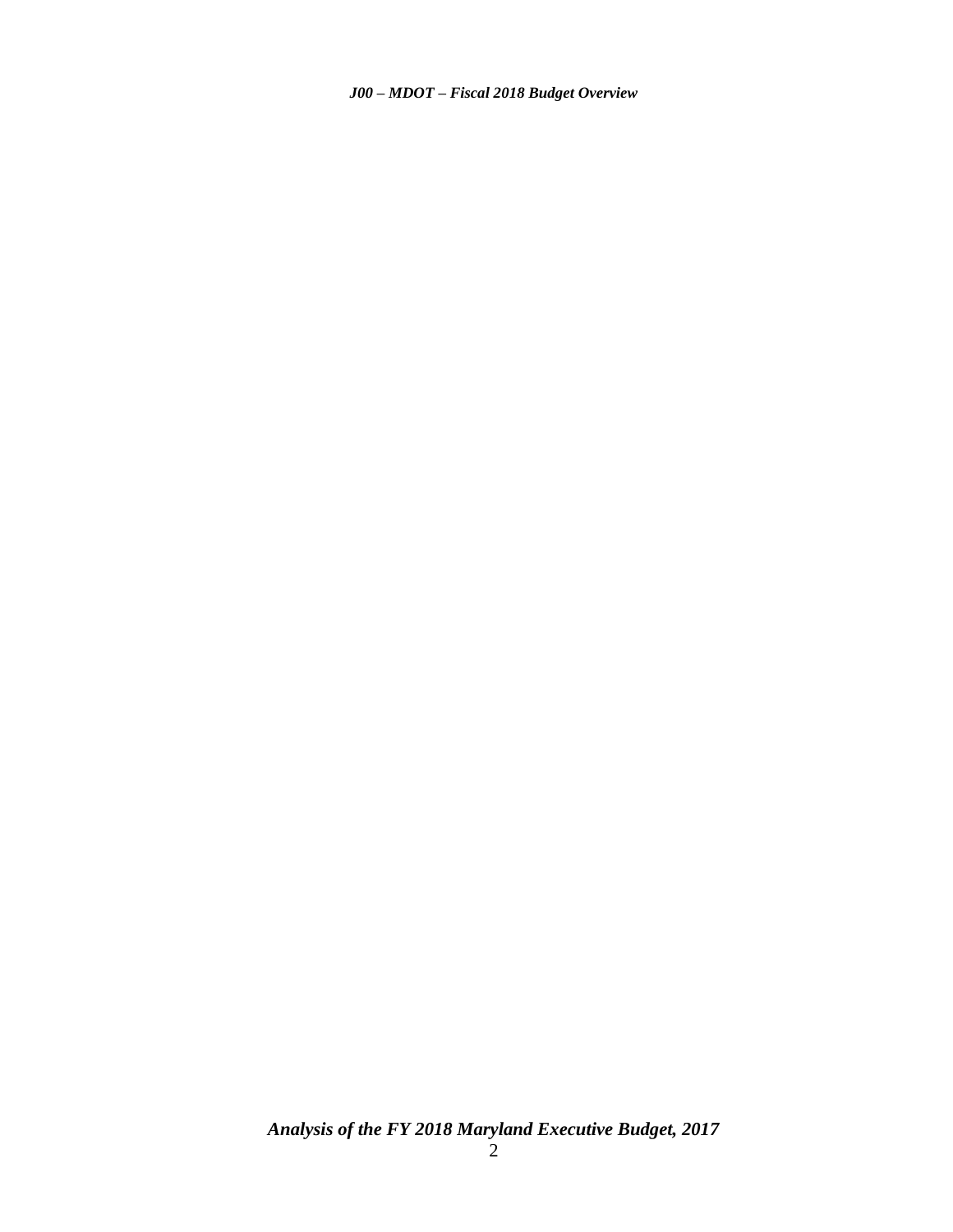### **J00 Maryland Department of Transportation Fiscal 2018 Budget Overview**

# *Analysis in Brief*

### **Recommended Actions**

- 1. Add annual budget bill language requiring notification of capital budget changes.
- 2. Add annual budget bill language establishing a position cap.
- 3. Adopt committee narrative expressing the intent that the Maryland Department of Transportation use the five-year average annual increase when forecasting operating expenses.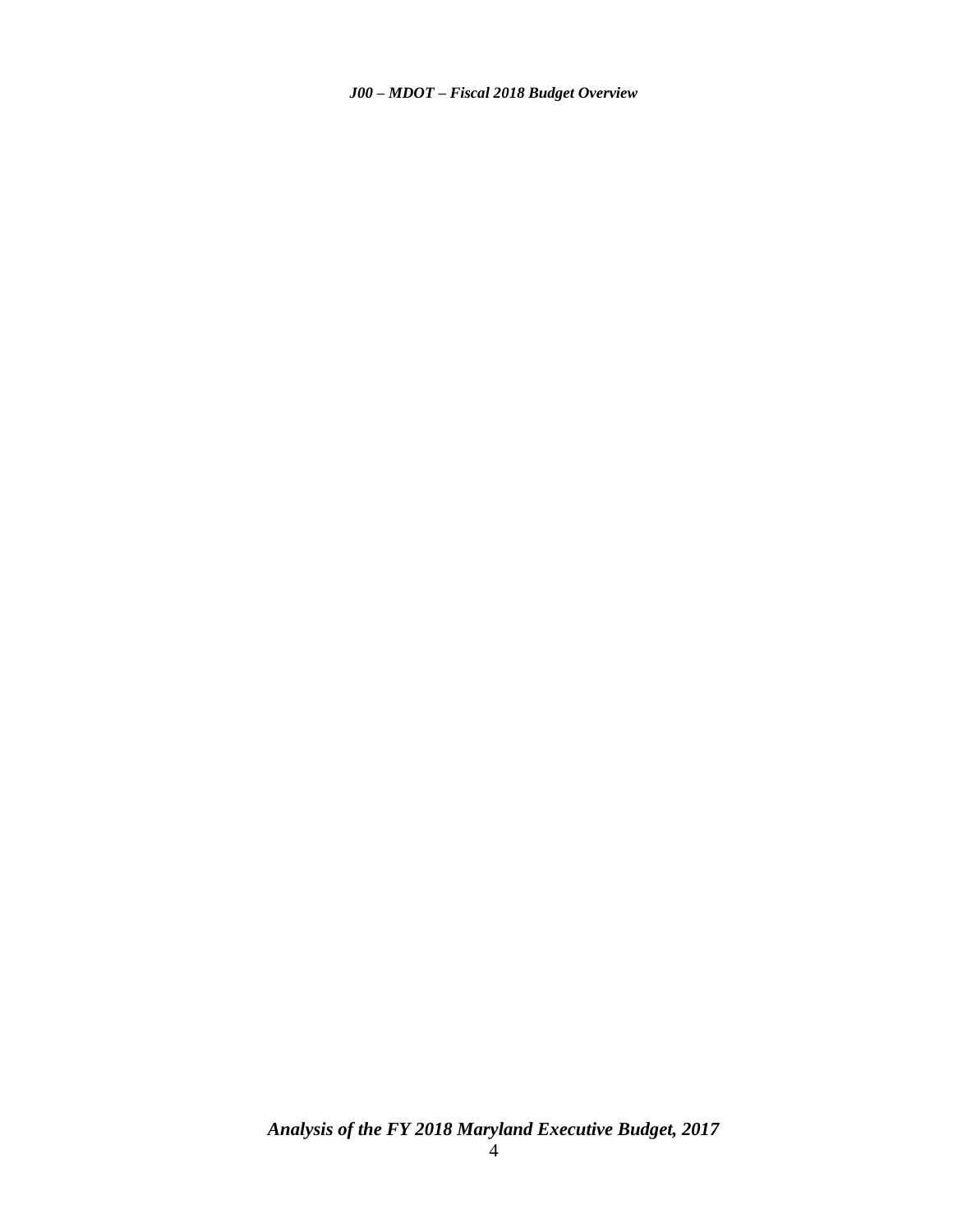### **J00 Maryland Department of Transportation Fiscal 2018 Budget Overview**

## *Transportation Trust Fund Overview*

The Transportation Trust Fund (TTF) is a nonlapsing special fund that provides funding for transportation. It consists of tax and fee revenues, operating revenues, bond proceeds, and fund transfers. The Maryland Department of Transportation (MDOT) issues bonds backed by TTF revenues and invests the TTF fund balance to generate investment income. The Maryland Transit Administration (MTA), the Motor Vehicle Administration, the Maryland Port Administration, and the Maryland Aviation Administration generate operating revenues that cover a portion of their operating expenditures.

The tax and fee revenues include motor fuel taxes, rental car sales taxes, titling taxes, vehicle registration fees, a portion of the corporate income tax, and other miscellaneous motor vehicle fees. A portion of these revenues are credited to the Gasoline and Motor Vehicle Revenue Account (GMVRA). Of the revenues deposited into the GMVRA, distributions are made to local jurisdictions and the TTF. The funds retained by the TTF support the capital program, debt service, and operating costs.

### **Fiscal 2016 TTF Revenue Closeout**

As shown in **Exhibit 1**, the TTF ended fiscal 2016 with a fund balance of \$126 million, an amount of \$1 million higher than the \$125 million projected ending balance. Both revenues and expenditures were lower than projected.

Spending was a net \$78 million less than estimated. Increases related to winter maintenance and other department operations were more than offset by decreased capital spending. Capital spending for system preservation projects was reduced to help offset the increased winter maintenance spending and special funds spending on the Purple Line transit project was reduced in order to utilize available federal funds first.

Nonbond-related revenues exceeded projections by a net \$48 million. Bond sales were \$150 million below projections reflecting reduced cash flow needs and receipt of \$25 million in bond premiums.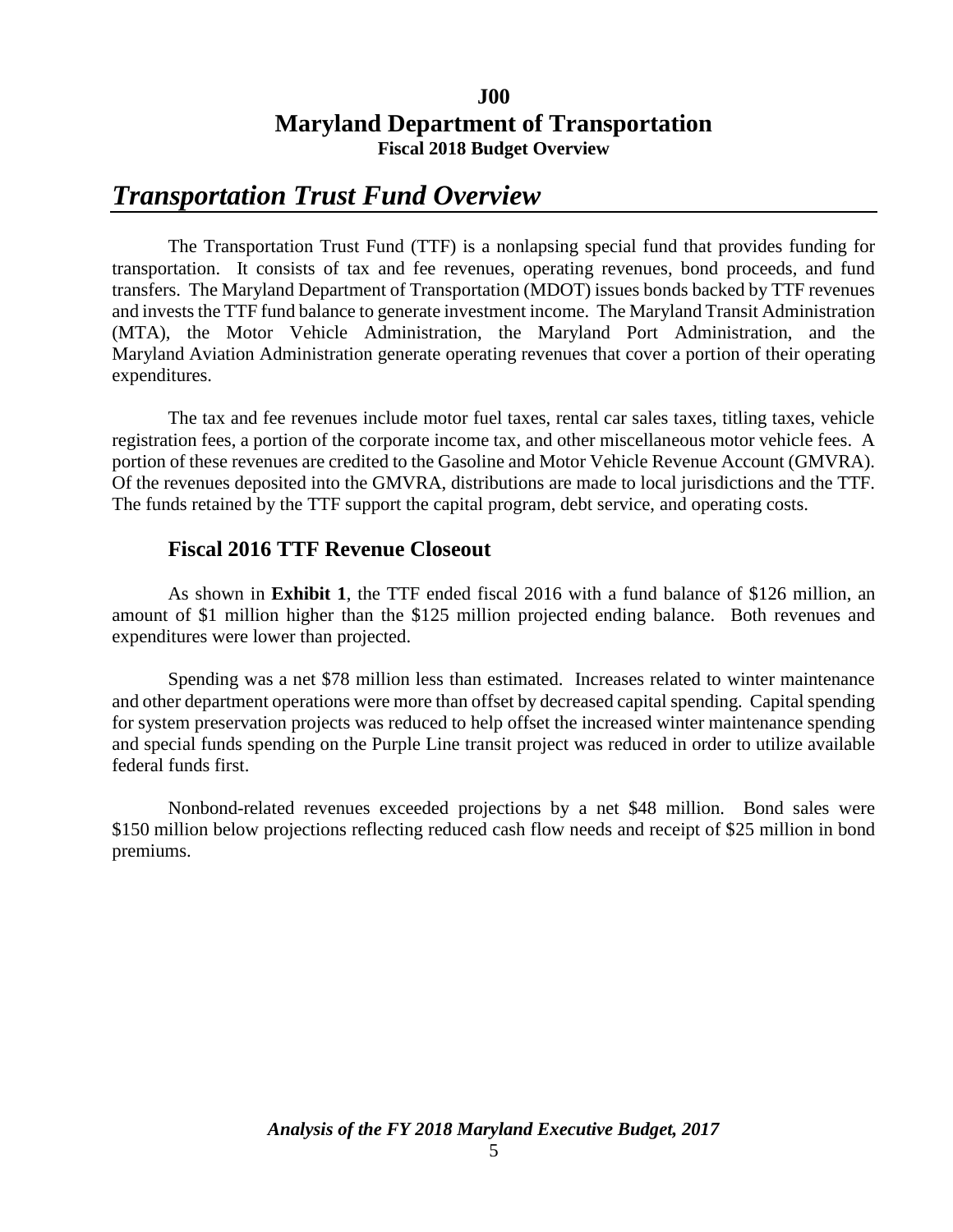### **Exhibit 1 Fiscal 2016 Transportation Trust Fund Closeout State Funds Only (\$ in Millions)**

|                                                                        | <b>Projected</b> | <b>Actual</b> | <b>Variance</b> |
|------------------------------------------------------------------------|------------------|---------------|-----------------|
| <b>Starting Fund Balance</b>                                           | \$269            | \$269         | \$0             |
| <b>Revenues</b>                                                        |                  |               |                 |
| <b>Motor Fuel Taxes</b>                                                | \$1,046          | \$1,018       | $-$ \$28        |
| <b>Titling Taxes</b><br>Corporate Income Tax, Registrations, and Misc. | 855              | 860           | 5               |
| <b>Motor Vehicle Administration Fees</b>                               | 845              | 864           | 19              |
| Sales Tax – Rental Vehicles<br>MDOT Operating Revenues (MAA, MPA, and  | 31               | 31            | $\Omega$        |
| MTA)                                                                   | 441              | 437           | -4              |
| Other Receipts and Adjustments                                         | 64               | 120           | 56              |
| <b>Bond Proceeds and Premiums</b>                                      | 450              | 325           | $-125$          |
| <b>Total Revenues</b>                                                  | \$3,732          | \$3,655       | $-\$77$         |
| <b>Uses of Funds</b>                                                   |                  |               |                 |
| <b>MDOT</b> Operating Expenditures                                     | \$1,766          | \$1,830       | \$64            |
| <b>MDOT Capital Expenditures</b>                                       | 1,607            | 1,472         | $-135$          |
| <b>MDOT</b> Debt Service                                               | 264              | 259           | $-5$            |
| <b>Highway User Revenues</b>                                           | 176              | 177           | 1               |
| Other Expenditures                                                     | 63               | 60            | $-3$            |
| <b>Total Expenditures</b>                                              | \$3,876          | \$3,798       | $-$ \$78        |
| <b>Final Ending Fund Balance</b>                                       | \$125            | \$126         | \$1             |
|                                                                        |                  |               |                 |

MAA: Maryland Aviation Administration

MDOT: Maryland Department of Transportation

MPA: Maryland Port Administration

MTA: Maryland Transit Administration

Note: Numbers may not sum to total due to rounding.

Source: Maryland Department of Transportation

### **Fiscal 2017 Year-to-date Revenue Receipts**

Fiscal 2017 attainment for two of the TTF's three largest revenue sources are exceeding projections based on five-year average attainment rates. With collections recorded through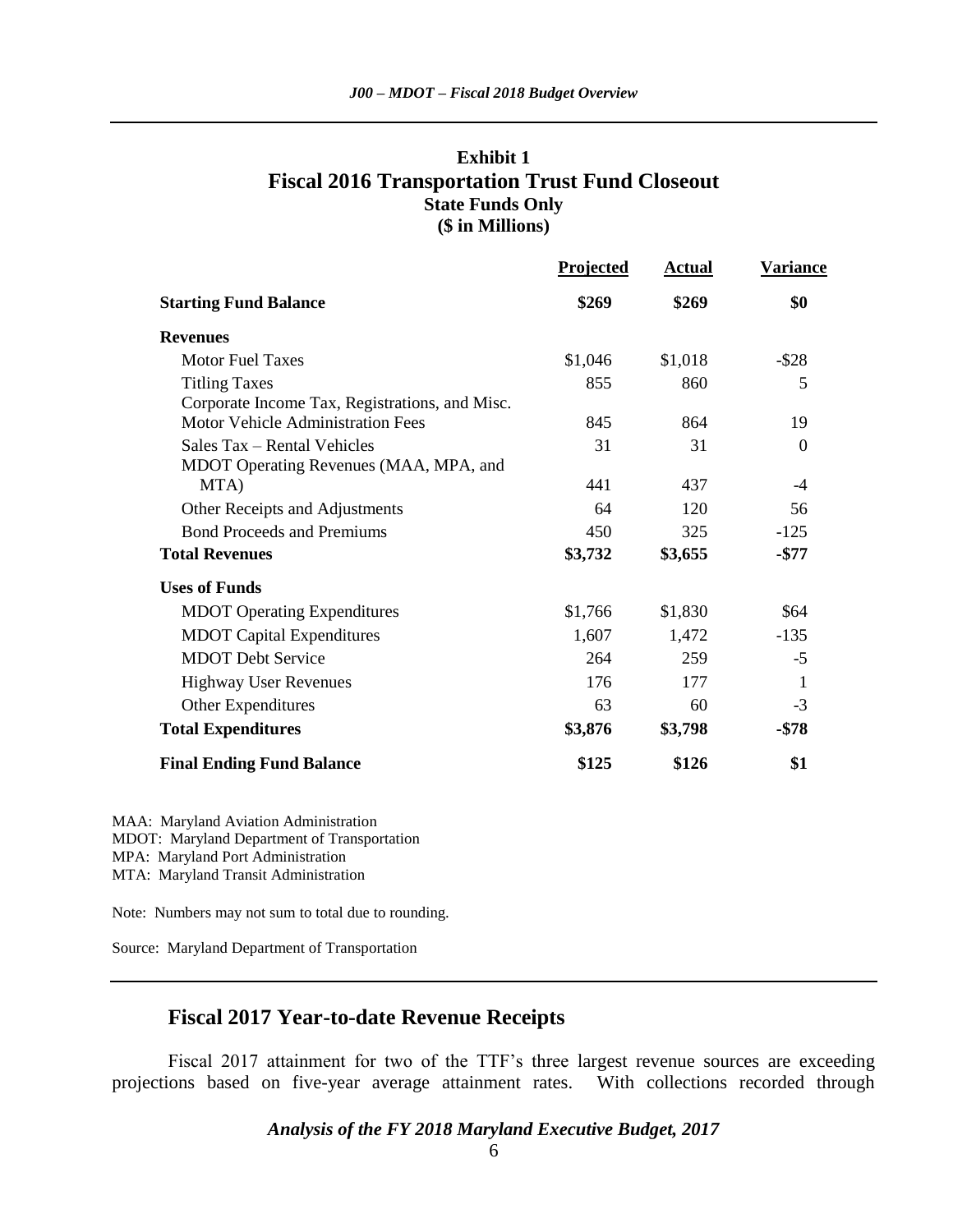November 2016, motor fuel tax revenues were \$23.2 million higher than expected, motor vehicle titling revenues were \$13.4 million higher, while motor vehicle registration revenues were down \$1.5 million. Should attainment continue at the levels experienced to date, combined collections could exceed estimates by \$102.0 million for all of fiscal 2017. It is worth noting, however, that at this same point in fiscal 2016, attainment for these three sources was on track to end the year \$74.0 million above estimates but actually ended the year \$16.7 million lower than the estimate.

### **Fiscal 2017 through 2022 Revenues**

**Exhibit 2** shows that the TTF's largest revenue sources in the fiscal 2017 to 2022 forecast period are the motor fuel tax, federal capital aid, titling tax, and bond sale revenues, which collectively represent 69.5% of all projected revenues. In support of the capital program, MDOT is projecting \$3.4 billion bond proceeds and bond premiums, representing 11.0% of projected revenues.



MVA: Motor Vehicle Administration

Source: Maryland Department of Transportation, Fiscal 2017-2022 *Transportation Trust Fund Forecast,* January 2017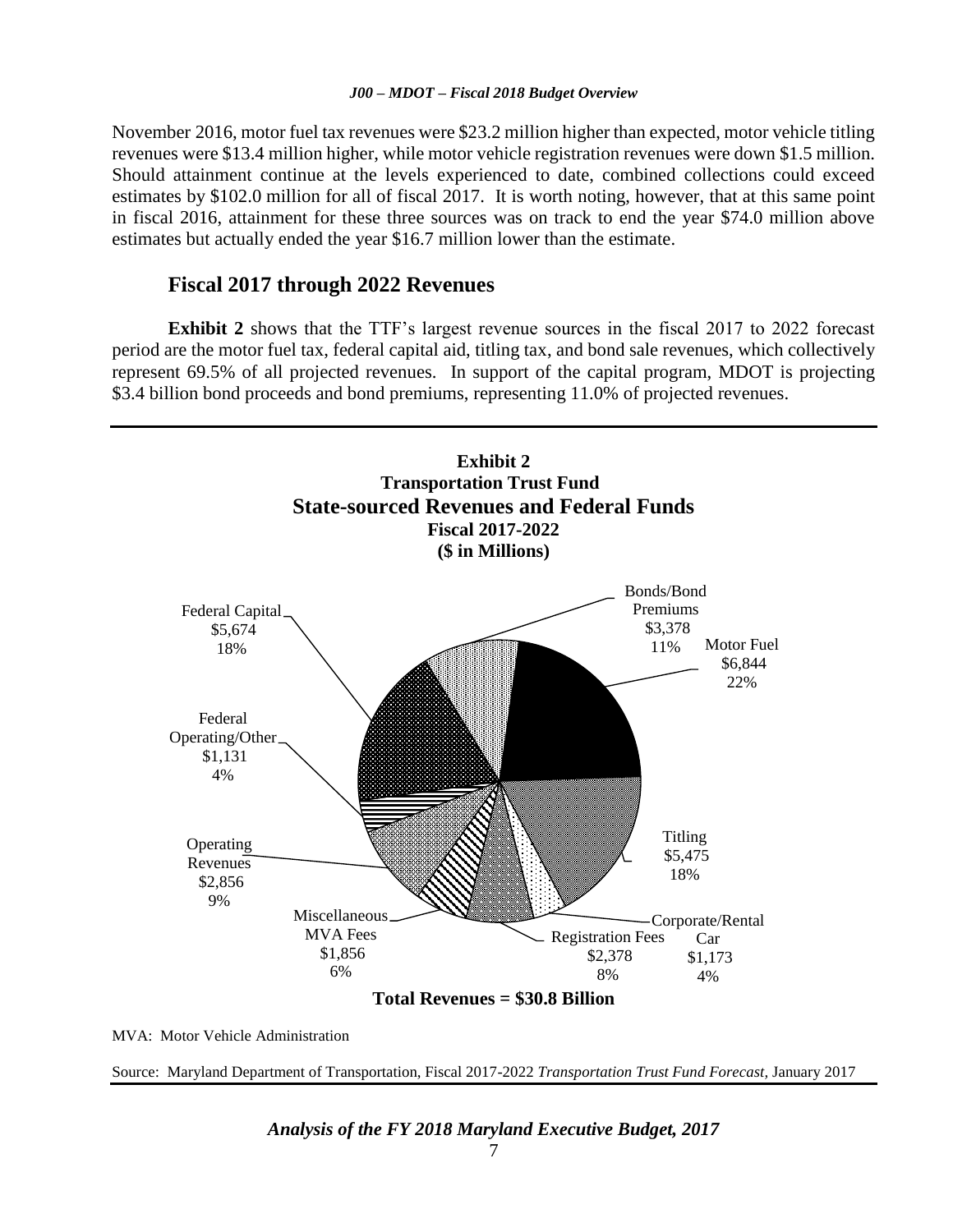### **Six-year Transportation Trust Fund Forecast Summary**

**Exhibit 3** shows the TTF forecast summary, including the fiscal 2016 actual and the fiscal 2017 to 2022 projections. It reflects the decision of MDOT to increase the target closing balance beginning in fiscal 2019 to \$150 million from the \$125 million used in the earlier years of the forecast. The increased fund balance is intended to accommodate working cash flow requirements during the year.

### **Exhibit 3 Transportation Trust Fund Forecast Summary Fiscal 2016-2022 (\$ in Millions)**

|                                    | <b>Fiscal Years</b> |         |              |              |                  |              |                  |          |
|------------------------------------|---------------------|---------|--------------|--------------|------------------|--------------|------------------|----------|
|                                    | <b>Actual</b>       |         |              |              |                  |              |                  | Total    |
|                                    | 2016                | 2017    | 2018         | 2019         | 2020             | 2021         | 2022             | 2017-22  |
| <b>Opening Fund Balance</b>        | \$269               | \$126   | \$125        | \$125        | \$150            | \$150        | \$150            |          |
| <b>Closing Fund Balance</b>        | \$126               | \$125   | \$125        | \$150        | \$150            | \$150        | \$150            |          |
| <b>Net Revenues</b>                |                     |         |              |              |                  |              |                  |          |
| <b>Taxes and Fees</b>              | \$2,536             | \$2,545 | \$2,583      | \$2,670      | \$2,733          | \$2,811      | \$2,889          | \$16,231 |
| <b>Operating and Miscellaneous</b> | 644                 | 655     | 657          | 652          | 658              | 678          | 687              | 3,987    |
| <b>Subtotal</b>                    | \$3,180             | \$3,200 | \$3,240      | \$3,322      | \$3,391          | \$3,489      | \$3,576          | \$20,218 |
| <b>Bond Proceeds</b>               | 300                 | 570     | 745          | 740          | 545              | 335          | 390              | \$3,325  |
| <b>Bond Premiums</b>               | 25                  | 53      | $\mathbf{0}$ | $\mathbf{0}$ | $\boldsymbol{0}$ | $\theta$     | $\boldsymbol{0}$ | 53       |
| Fund Balance Increase/Use          | 143                 | 1       | $\mathbf{0}$ | $-25$        | $\mathbf{0}$     | $\mathbf{0}$ | $\overline{0}$   | $-24$    |
| <b>Total Net Revenues</b>          | \$3,649             | \$3,824 | \$3,985      | \$4,037      | \$3,936          | \$3,824      | \$3,966          | \$23,572 |
| <b>Expenditures</b>                |                     |         |              |              |                  |              |                  |          |
| Debt Service                       | \$259               | \$300   | \$329        | \$338        | \$356            | \$426        | \$476            | \$2,226  |
| <b>Operating Budget</b>            | 1,917               | 1,947   | 2,030        | 2,080        | 2,131            | 2,181        | 2,229            | 12,598   |
| <b>State Capital</b>               | 1,472               | 1,576   | 1,626        | 1,619        | 1,449            | 1,218        | 1,261            | 8,749    |
| <b>Total Expenditures</b>          | \$3,649             | \$3,824 | \$3,985      | \$4,037      | \$3,936          | \$3,824      | \$3,966          | \$23,572 |
| <b>Debt</b>                        |                     |         |              |              |                  |              |                  |          |
| <b>Debt Outstanding</b>            | \$2,146             | \$2,498 | \$3,022      | \$3,562      | \$3,906          | \$3,978      | \$4,056          |          |
| Debt Coverage - Net Income         | 3.5                 | 3.7     | 3.3          | 2.7          | 2.5              | 2.5          | 2.5              |          |
| <b>Local Highway User Revenue</b>  | \$177               | \$173   | \$176        | \$178        | \$180            | \$183        | \$185            | \$1,074  |
| <b>Capital Summary</b>             |                     |         |              |              |                  |              |                  |          |
| State Capital\HUR Capital          | \$1,472             | \$1,576 | \$1,626      | \$1,619      | \$1,449          | \$1,218      | \$1,261          | \$8,749  |
| Net Federal Capital (Cash Flow)    | 723                 | 1,104   | 1,022        | 1,037        | 856              | 848          | 807              | \$5,674  |
| <b>Total Capital Expenditures</b>  | \$2,195             | \$2,680 | \$2,648      | \$2,656      | \$2,305          | \$2,066      | \$2,068          | \$14,423 |
| <b>GARVEE Debt Service</b>         | \$87                | \$87    | \$87         | \$87         | \$51             | \$0          | \$0              | \$314    |

GARVEE: Grant Anticipation Revenue Vehicle HUR: Highway User Revenues

Source: Maryland Department of Transportation, Fiscal 2017-2022 *Transportation Trust Fund Forecast,* January 2017; Department of Legislative Services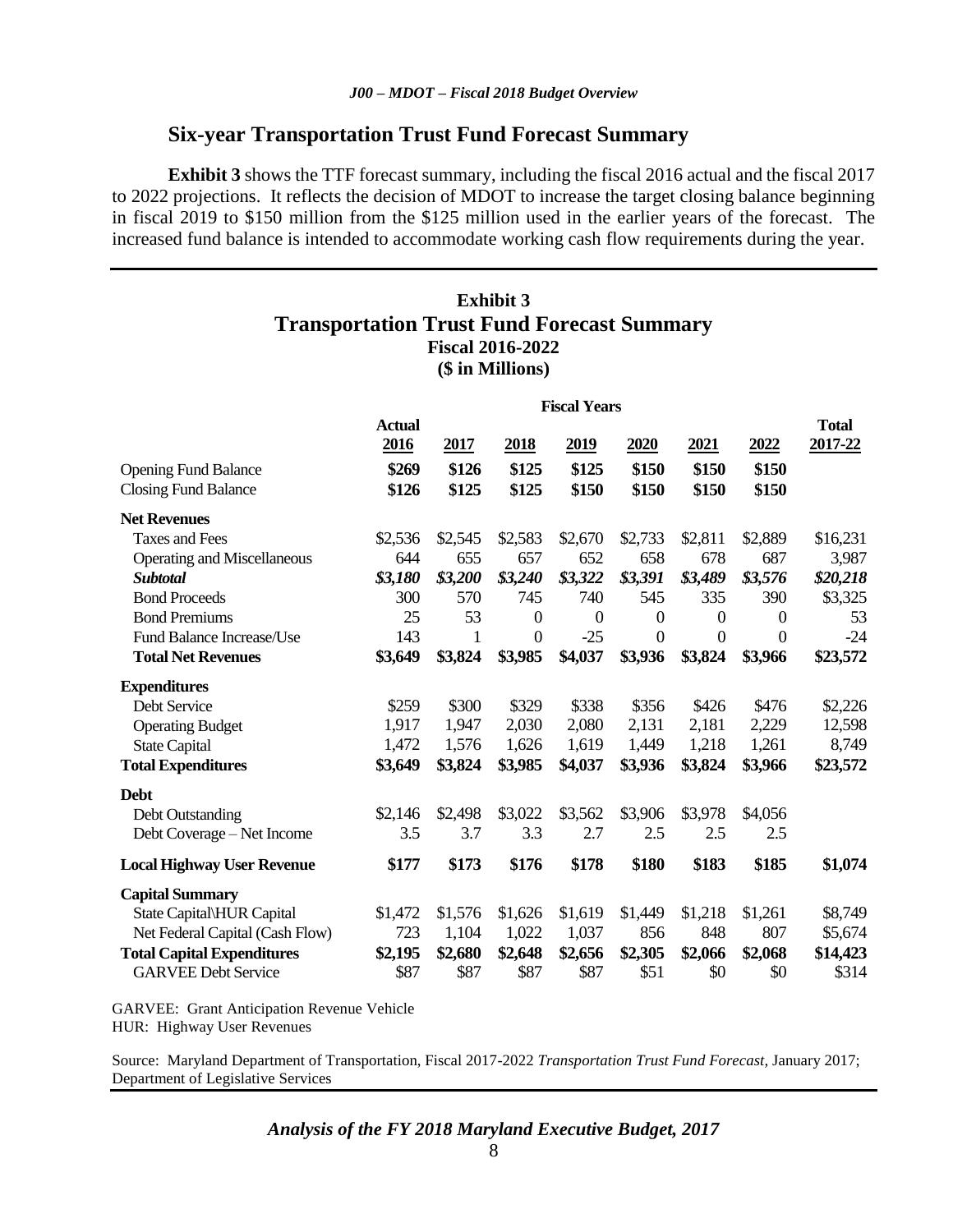Revenues are first used to pay debt service and then cover the department's operating expenses. Remaining revenues are used for the capital program, which is also funded through the sale of bonds and with federal aid. Over the six-year forecast period, bond proceeds are projected to cover almost 22.5% of all capital expenditures. The projected issuance of debt will increase the amount of debt outstanding from \$2.1 billion in fiscal 2016 to \$4.1 billion by the end of fiscal 2022. Bond covenants require MDOT to maintain a net income to debt service ratio of at least 2.0 and the department has an administrative policy to maintain a ratio of no less than 2.5. As shown in Exhibit 3, the debt service coverage ratio is 3.7 in fiscal 2017 and declines to the 2.5 minimum target level for the final three years of the forecast. By fiscal 2022, debt service will consume 13.3% of net revenues to the department.

### **Operating Budget Forecast Understates Likely Spending Levels**

Committee narrative in the 2016 *Joint Chairmen's Report* directed MDOT to use the five-year average annual increase for the period ending with the most recent actual spending when calculating operating expenses beyond the allowance to be included in the TTF forecast. For fiscal 2017 to 2022, the average annual increase in departmental operating expenses included in MDOT's forecast is 3.4%. As shown in **Exhibit 4**, the five-year average annual increase has dipped below 3.5% only three times since fiscal 1997, and those five-year averages encompass the year prior to and the years of the Great Recession. Applying the five-year average annual increase for the period ending with fiscal 2016 (5.1%) to MDOT's fiscal 2019 to 2022 operating expenses would result in a total increase in operating expenses for this period of \$585 million, or 4.6% more than MDOT included in its forecast.



Source: Maryland Department of Transportation, *Transportation Trust Fund Forecasts*, 1993-2017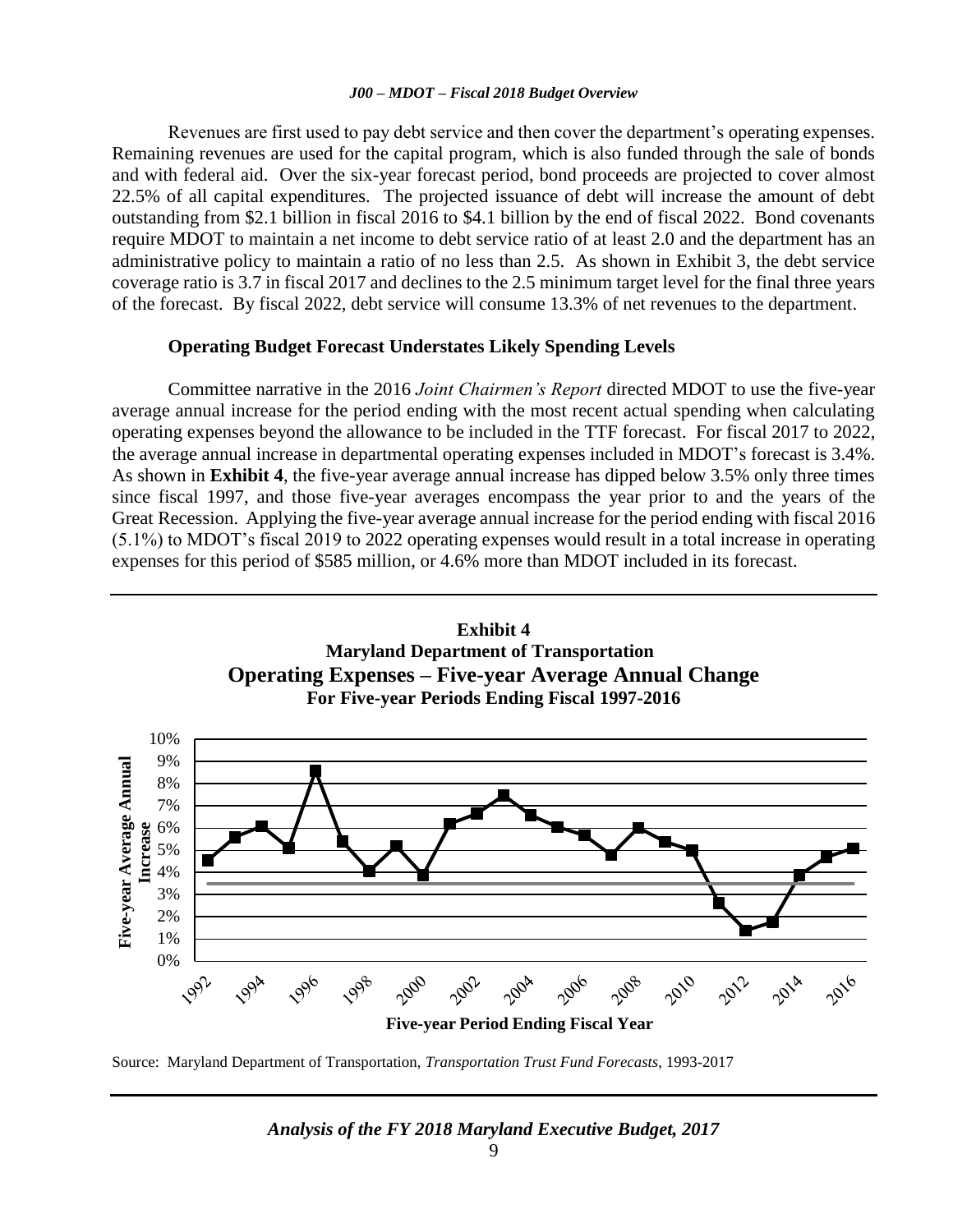Underestimating the level of operating expenses results in capital spending levels that are overstated since operating expenses and debt service are deducted from available revenues to determine the amounts available for the capital program. By understating the likely amount of operating spending in the forecast, MDOT was able to program an additional \$1.66 billion in capital spending (comprising the \$585.0 million not programmed for operating expenses and \$1.2 billion in bond funds for which capacity to issue would not have existed due to debt service coverage ratios being at the minimum acceptable levels for the final three years of the MDOT forecast).

### **Capital Spending Trends**

**Exhibit 5** shows the level of planned capital spending compared with past years. Combined special and federal capital spending exceeded \$2.0 billion for the first time in fiscal 2015. It is projected to peak in fiscal 2017 at \$2.7 billion and then decline through the rest of the forecast.



Source: Maryland Department of Transportation; Department of Legislative Services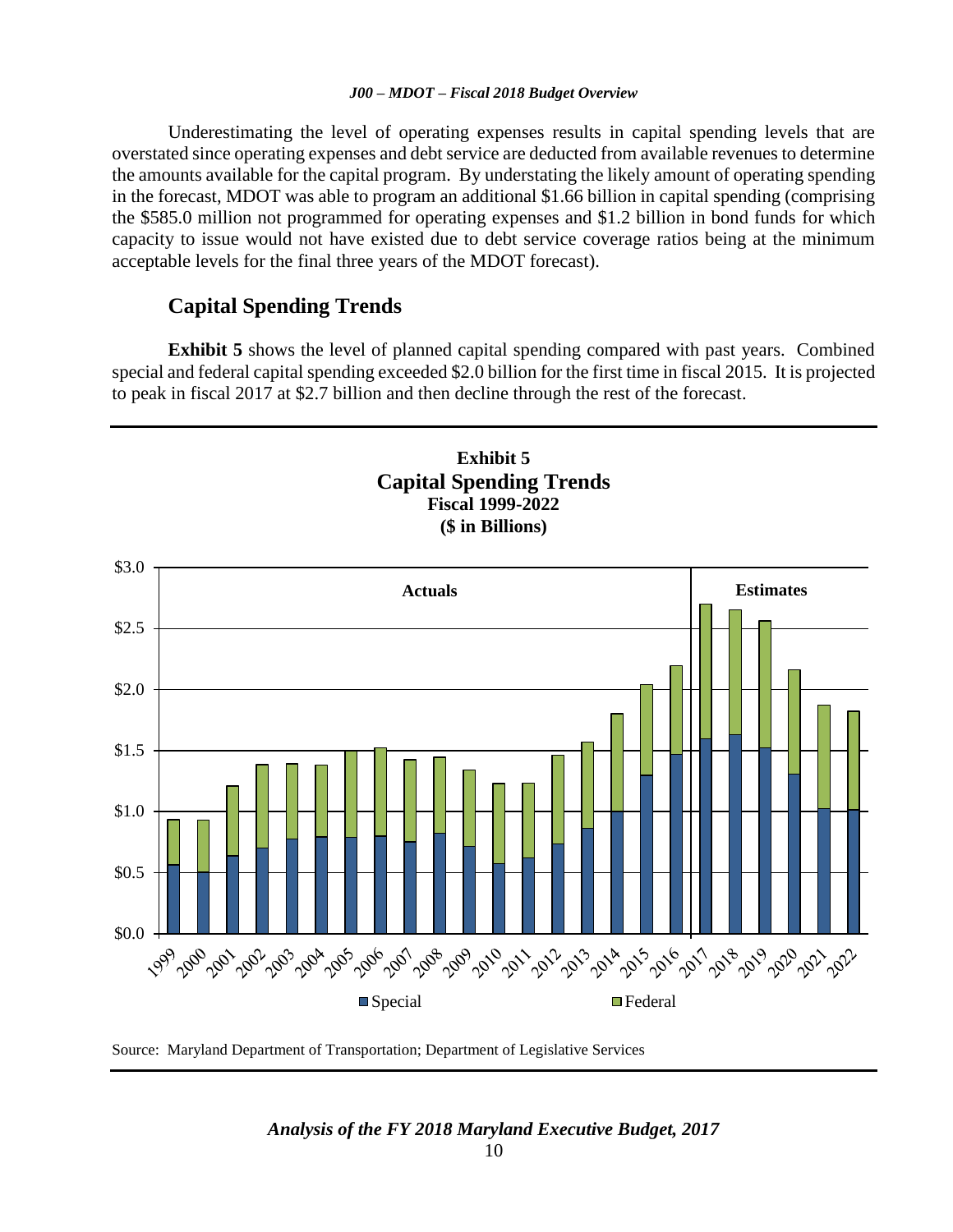# *Budget Overview*

**Exhibit 6** shows all expenditures from the TTF by category for fiscal 2018. The capital program comprises half the spending and the operating budget for the department comprises an additional 39% of total spending. The remainder of TTF expenditures go toward debt service on Consolidated Transportation Bonds (CTB), the share of the Highway User Revenues (HURs) distributed to counties and municipalities, and deductions to other State agencies.



#### PAYGO: pay-as-you-go

Notes: The chart includes special funds from the Transportation Trust Fund and federal funds only. It excludes \$183 million in other funding for the capital program. For illustrative purposes, other funding can include the Maryland Transportation Authority, passenger facility charges, customer facility changes, local county participation, pass through federal funding for the Washington Metropolitan Area Transit Authority, and funding from the Transportation Security Administration.

The \$53 million capital grant to local governments is included in the Highway User Revenues slice and deducted from the Transportation Capital Budget slice.

Source: Maryland Department of Transportation, *Transportation Trust Fund Forecast*, January 2017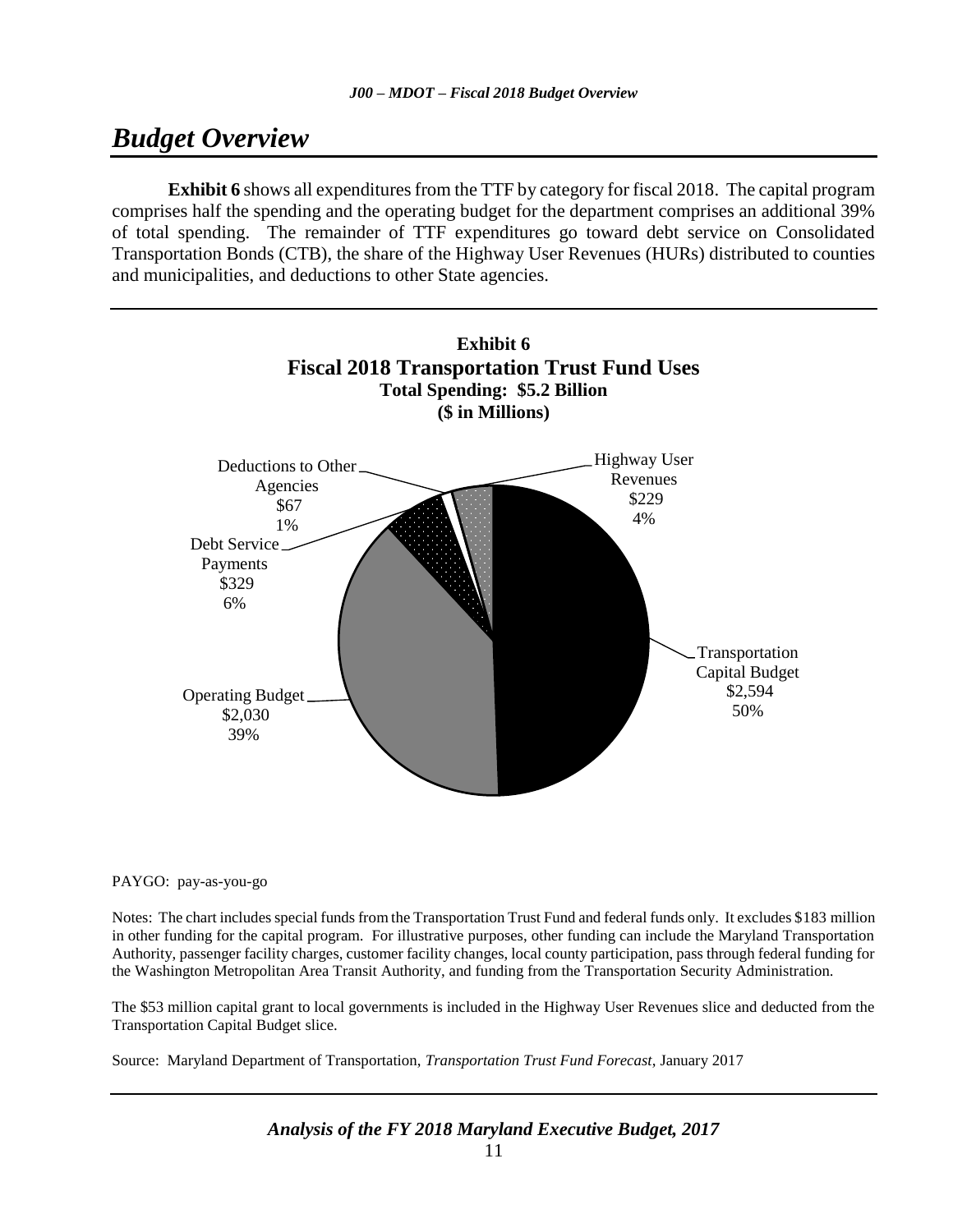### **Fiscal 2017 Actions**

### **Section 20 Position Abolitions**

Section 20 of the fiscal 2017 budget bill required the Governor to abolish 657 vacant positions and reduce general funds by \$20 million and special funds by \$5 million from the fiscal 2017 budget. Pursuant to this section, 151 MDOT positions were abolished and \$3 million in special funds were reduced. **Exhibit 7** shows the position reduction by mode.

|                                | Operating | Capital | <b>Total</b> |
|--------------------------------|-----------|---------|--------------|
| <b>Regular Positions</b>       |           |         |              |
| Secretary's Office             | 0.0       | 0.0     | 0.0          |
| State Highway Administration   | 75.0      | 0.0     | 75.0         |
| Port Administration            | 3.0       | 10      | 4.0          |
| Motor Vehicle Administration   | 14.0      | 0.0     | 14.0         |
| <b>Transit Administration</b>  | 53.0      | 2.0     | 55.0         |
| <b>Aviation Administration</b> | 20        | 1.0     | 3.0          |
| Total                          | 147.0     | 4.0     | 151.0        |

| Exhibit 7                                             |  |  |
|-------------------------------------------------------|--|--|
| Fiscal 2017 Budget Bill Section 20 Position Reduction |  |  |

Source: Department of Budget and Management

The \$3 million reduction made to MDOT's fiscal 2017 budget as part of the Section 20 actions represented only 29% of the total \$10.4 million in savings that resulted from the position abolitions. The excess savings remain within MDOT's fiscal 2017 budget and will either be reallocated to other purposes or be retained in the TTF to support future operating or capital spending needs.

### **Proposed Budget**

**Exhibit 8** shows the operating and transportation capital budgets for the modal administrators, along with amounts budgeted for debt service and local transportation grants from the fiscal 2016 actuals through the 2018 allowance. Capital grants to local governments have been reflected in the Local Highway User Grants line and subtracted from the capital budget line for the Secretary's office. The fiscal 2018 amounts have been adjusted to reflect reductions contained in Section 19 of the budget to funds budgeted for pension contributions.

MDOT's total fiscal 2018 allowance of \$5.2 billion is an increase of \$78.3 million (1.5%) over the current year working appropriation. The modal operating portion of the allowance increases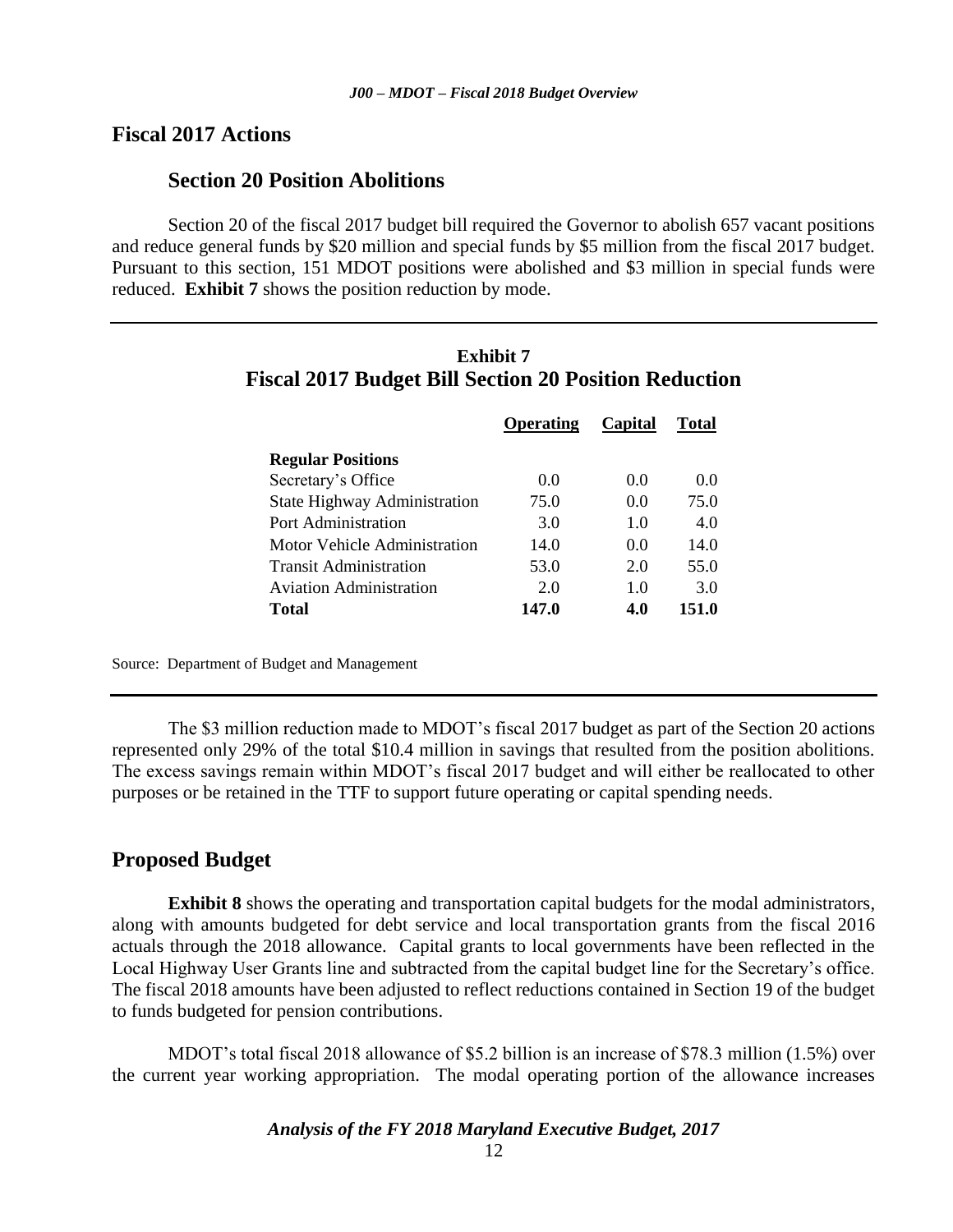\$94.7 million (4.9%), local HUR grant funding, including capital grants to local governments, increases \$26.1 million (12.9%), and debt service increases \$18.8 million (6.1%). The allowance for the transportation capital budget decreases by \$61.4 million (2.3%) from the current year working appropriation. An increase in special funds of \$160.8 million (4.1%) is partially offset by a decrease of \$81.6 million (6.8%) in federal funds.

### **Exhibit 8 Transportation Budget Overview Fiscal 2016-2018**

|                                     | <b>Actuals</b><br>2016 | <b>Working App.</b><br>2017 | <b>Allowance</b><br>2018 <sup>1</sup> | \$ Change<br>2017-2018 | % Change<br>2017-18 |
|-------------------------------------|------------------------|-----------------------------|---------------------------------------|------------------------|---------------------|
| Operating                           |                        |                             |                                       |                        |                     |
| Secretary's Office                  | \$80,229,024           | \$86,051,647                | \$88,571,207                          | \$2,519,560            | 2.9%                |
| <b>WMATA</b>                        | 318,917,068            | 323,422,000                 | 365,284,953                           | 41,862,953             | 12.9%               |
| <b>State Highway Administration</b> | 297,189,849            | 272,011,478                 | 277,915,411                           | 5,903,933              | 2.2%                |
| Port Administration                 | 47,520,647             | 51,612,926                  | 51,572,106                            | $-40,820$              | $-0.1%$             |
| Motor Vehicle Administration        | 198,914,821            | 208,831,670                 | 206,465,521                           | $-2,366,149$           | $-1.1%$             |
| Maryland Transit                    |                        |                             |                                       |                        |                     |
| Administration                      | 781,769,161            | 787,692,101                 | 828,126,539                           | 40,434,438             | 5.1%                |
| <b>Aviation Administration</b>      | 192,692,250            | 187,928,742                 | 194, 355, 952                         | 6,427,210              | 3.4%                |
| <b>Subtotal</b>                     | \$1,917,232,820        | \$1,917,550,564             | \$2,012,291,689                       | \$94,741,125           | 4.9%                |
| <b>Debt Service</b>                 | \$259,323,630          | \$309,911,986               | \$328,755,010                         | \$18,843,024           | 6.1%                |
| <b>Local Highway User Grants</b>    | \$202,303,982          | \$202,413,088               | \$228,517,625                         | \$26,104,537           | 12.9%               |
| Capital                             |                        |                             |                                       |                        |                     |
| Secretary's Office                  | \$57,734,965           | \$111,965,999               | \$50,788,394                          | $-$ \$61,177,605       | $-54.6%$            |
| <b>WMATA</b>                        | 129,659,546            | 125,400,000                 | 155,922,000                           | 30,522,000             | 24.3%               |
| <b>State Highway Administration</b> | 1,321,798,517          | 1,503,187,000               | 1,528,397,323                         | 25,210,323             | 1.7%                |
| Port Administration                 | 102,039,939            | 125,661,000                 | 98,563,772                            | $-27,097,228$          | $-21.6%$            |
| Motor Vehicle Administration        | 21,377,919             | 21,827,729                  | 22,409,183                            | 581,454                | 2.7%                |
| Maryland Transit                    |                        |                             |                                       |                        |                     |
| Administration                      | 389,987,148            | 636,023,000                 | 634, 241, 823                         | $-1,781,177$           | $-0.3%$             |
| <b>Aviation Administration</b>      | 147,097,807            | 134,200,000                 | 106,584,121                           | $-27,615,879$          | $-20.6%$            |
| <b>Subtotal</b>                     | \$2,169,695,841        | \$2,658,264,728             | \$2,596,906,615                       | -\$61,358,113          | $-2.3%$             |
| <b>Total of All Funds</b>           |                        |                             |                                       |                        |                     |
| Special Fund                        | \$3,737,565,152        | \$3,886,262,427             | \$4,047,111,858                       | \$160,849,431          | 4.1%                |
| Federal Fund                        | 810,089,362            | 1,200,977,939               | 1,119,359,081                         | $-81,618,858$          | $-6.8%$             |
| Reimbursable Fund                   | 901,759                | 900,000                     | $\Omega$                              | $-900,000$             | $-100.0\%$          |
| <b>Grand Total</b>                  | \$4,548,556,273        | \$5,088,140,366             | \$5,166,470,939                       | \$78,330,573           | 1.5%                |

WMATA: Washington Metropolitan Area Transit Authority

<sup>1</sup> Adjusted to reflect reductions made to pension contribution funding in Section 19 of the budget bill.

Note: Capital grants to local governments have been added to the Local Highway User Grants line and subtracted from the capital line for the Secretary's Office.

Source: Maryland State Budget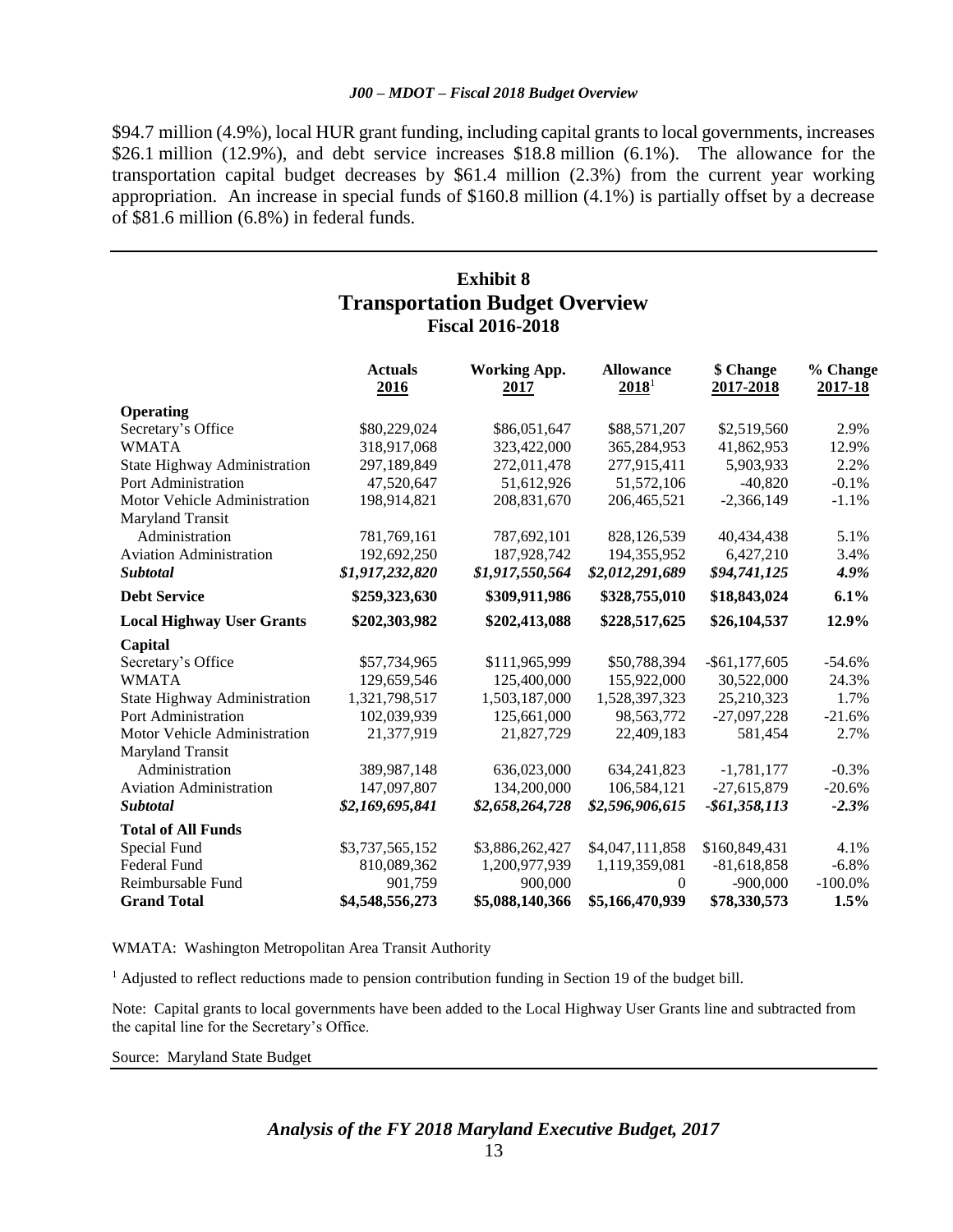# *Operating Budget Analysis*

MDOT's operating allowance includes funding for the operations of each of the modes as well as debt service and local aid through HURs. MDOT's fiscal 2018 operating budget allowance totals almost \$2.6 billion, an increase of \$139.7 million compared to the current year working appropriation. Just over 78% of the operating allowance is used for the operating budget of each of the modes. Debt service accounts for almost 13% of operational spending and local HUR/capital grants comprises almost 9% of operational spending.

### **Fiscal 2018 Proposed Budget**

### **Operating Programs**

The fiscal 2018 allowance for the modal operating budgets, adjusted to reflect the Section 19 reductions for pension contributions, totals \$2.0 billion, an increase of \$94.7 million or 4.9% over the fiscal 2017 working appropriation. The largest increase is in the grant to the Washington Metropolitan Area Transit Authority (WMATA), which increases by almost \$41.9 million or 12.9%. The next largest increase occurs in the budget for MTA which grows by \$40.4 million or 5.1% over the current year working appropriation. **Exhibit 9** shows fiscal 2018 operating budget allowances by mode and provides the percentage of total operating spending that the budget for each mode represents. Combined MTA and WMATA transit spending represents the largest share of the MDOT operating budget at 59.3%.



WMATA: Washington Metropolitan Area Transit Authority

Source: Department of Legislative Services; Maryland State Budget Books, Fiscal 2018, Volume 1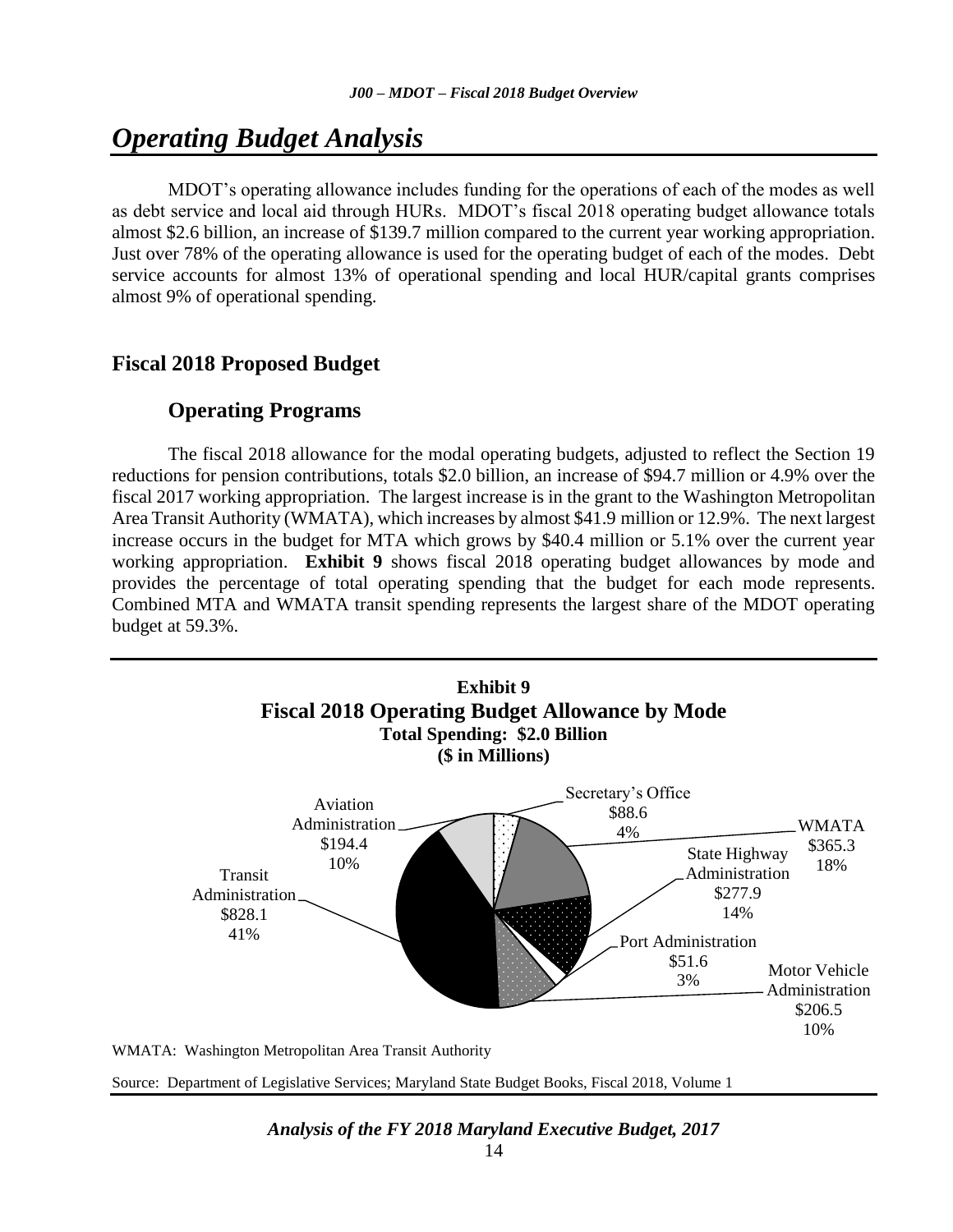### **Across-the-board Reductions**

The fiscal 2018 budget bill includes a \$54.5 million (all funds) across-the-board contingent reduction for a supplemental pension payment. Annual payments are mandated for fiscal 2017 through 2020 if the Unassigned General Fund balance exceeds a certain amount at the close of the fiscal year. MDOT's share of these reductions is \$1,952,439 in special funds, and \$108,920 in federal funds. This action is tied to a provision in the Budget Reconciliation and Financing Act of 2017.

### **Personnel**

As shown in **Exhibit 10**, the fiscal 2018 allowance contains 9,057.5 regular positions – 50.0 fewer than in the fiscal 2017 working appropriation. The reduction results from the abolition of long-term vacancies and was made to improve the long-term affordability of the MDOT budget. Contractual full-time equivalents (FTEs) increase by 81.5 in the fiscal 2018 allowance and are added to help with capital project delivery, compliance with new legislation, and additional responsibilities imposed in the area of federal- and State-mandated compliance with minority and disadvantaged business requirements.

**Exhibit 10**

| <b>Regular and Contractual Full-time Equivalents</b><br><b>Operating and Capital Programs</b><br><b>Fiscal 2016-2018</b> |             |                        |                                 |                          |                            |
|--------------------------------------------------------------------------------------------------------------------------|-------------|------------------------|---------------------------------|--------------------------|----------------------------|
|                                                                                                                          | <u>2016</u> | Working<br><u>2017</u> | <b>Allowance</b><br><u>2018</u> | <b>Change</b><br>2017-18 | % Change<br><u>2017-18</u> |
| <b>Regular Positions</b>                                                                                                 |             |                        |                                 |                          |                            |
| Secretary's Office                                                                                                       | 304.5       | 309.5                  | 315.5                           | 6.0                      | 1.9%                       |
| <b>State Highway Administration</b>                                                                                      | 3,034.5     | 2,983.5                | 2,958.5                         | $-25.0$                  | $-0.8%$                    |
| Port Administration                                                                                                      | 219.0       | 215.0                  | 215.0                           | 0.0                      | 0.0%                       |
| <b>Motor Vehicle Administration</b>                                                                                      | 1,710.5     | 1,714.5                | 1,707.5                         | $-7.0$                   | $-0.4%$                    |
| <b>Transit Administration</b>                                                                                            | 3,357.5     | 3,389.5                | 3,367.5                         | $-22.0$                  | $-0.6%$                    |
| <b>Aviation Administration</b>                                                                                           | 499.5       | 495.5                  | 493.5                           | $-2.0$                   | $-0.4%$                    |
| Subtotal                                                                                                                 | 9,125.5     | 9,107.5                | 9,057.5                         | $-50.0$                  | $-0.5\%$                   |
| <b>Contractual Positions</b>                                                                                             |             |                        |                                 |                          |                            |
| Secretary's Office                                                                                                       | 6.0         | 6.0                    | 10.0                            | 4.0                      | 66.7%                      |
| <b>State Highway Administration</b>                                                                                      | 17.0        | 17.0                   | 88.0                            | 71.0                     | 417.6%                     |
| Port Administration                                                                                                      | 0.7         | 1.2                    | 1.2                             | 0.0                      | 0.0%                       |
| <b>Motor Vehicle Administration</b>                                                                                      | 0.0         | 0.0                    | 6.5                             | 6.5                      | n/a                        |
| <b>Transit Administration</b>                                                                                            | 16.0        | 16.0                   | 16.0                            | 0.0                      | 0.0%                       |
| <b>Aviation Administration</b>                                                                                           | 0.5         | 0.5                    | 0.5                             | 0.0                      | 0.0%                       |
| Subtotal                                                                                                                 | 40.2        | 40.7                   | 122.2                           | 81.5                     | 200.2%                     |

Source: Department of Budget and Management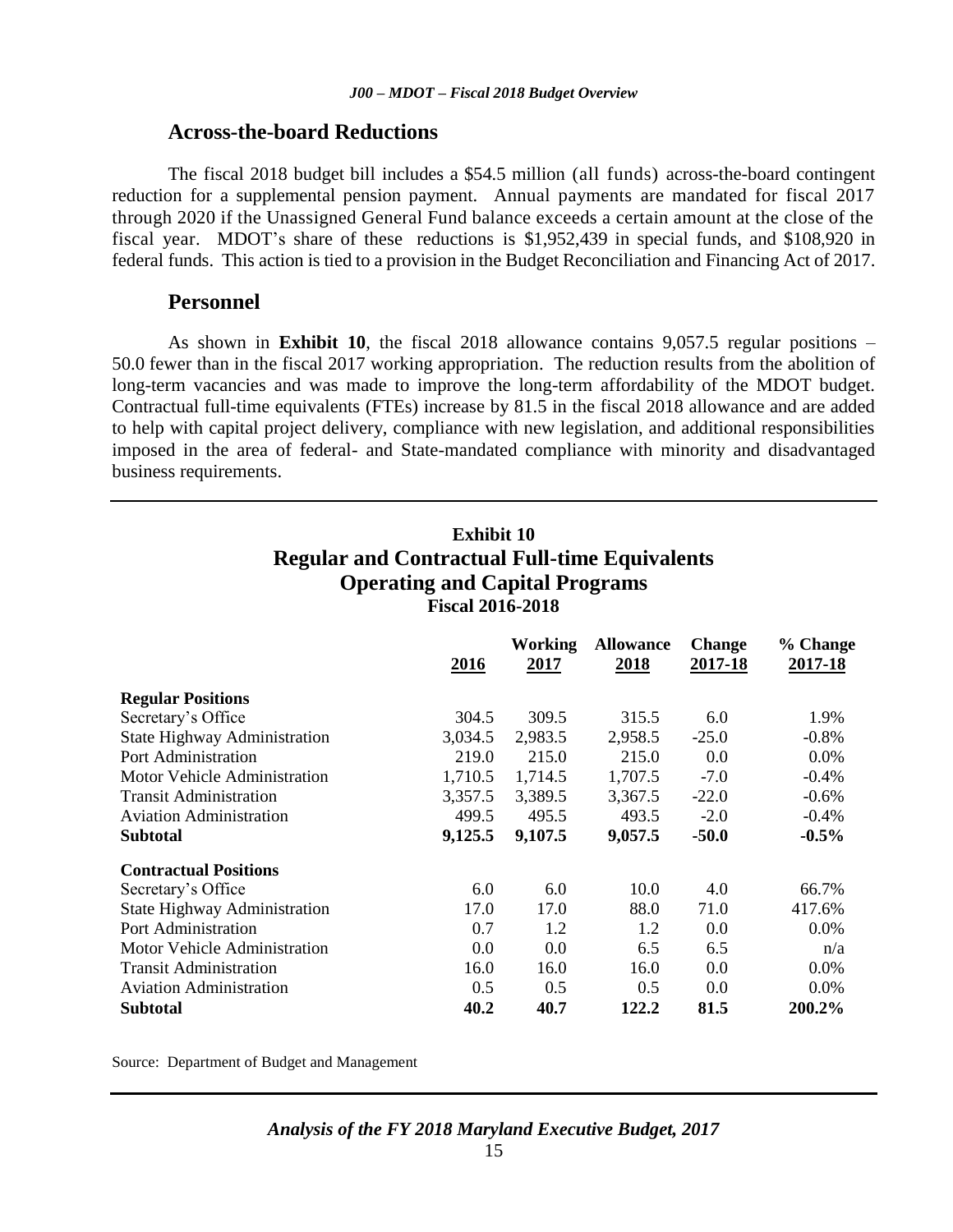The large increase in the number of contractual FTEs is worrisome in that it appears as if FTEs are being used to replace regular positions lost through the fiscal 2017 Section 20 reductions and in the fiscal 2018 allowance as noted in Exhibit 10. For example, the State Highway Administration (SHA), which receives 71 new contractual FTEs in the fiscal 2018 allowance lost a combined 100 regular positions between the fiscal 2017 and 2018 actions. The purpose of contractual FTEs is to cover temporary staffing needs. Ongoing agency functions should be handled by regular positions. **The Secretary should discuss with the committees the impacts the loss of regular positions will have on carrying out the functions of the department and the extent to which new contractual FTEs will be used for ongoing functions.** 

### **Debt Service**

The fiscal 2018 allowance for debt service payments is \$328.8 million, an increase of \$18.8 million, or 6.1%, from the fiscal 2017 working appropriation. The increase is the result of debt service on currently outstanding debt plus the estimated debt service due to the planned issuance of an additional \$185.0 million in bonds in fiscal 2017 (which will bring total issuances in fiscal 2017 to \$570.0 million) and \$745.0 million in bonds in fiscal 2018.

At the end of fiscal 2018, CTB debt outstanding is projected to total \$3.0 billion, which remains below the statutory cap of \$4.5 billion. The MDOT forecast indicates that bond coverage ratios will be adequate throughout the forecast period although they will be at the minimum acceptable level for the final three years of the forecast period.

### **Local Highway User Revenues**

HUR are derived from a portion of tax and fee revenues that are deposited into the GMVRA and subsequently distributed among the TTF, Baltimore City, counties, and municipalities. The local share of HUR in fiscal 2018 is \$175.5 million, a \$1.9 million decrease from the fiscal 2017 working appropriation. The decrease reflects the lower estimated attainment levels of the motor fuel tax and Corporate Income Tax.

In addition to the HUR distribution, local governments received capital grants totaling \$25.0 million in each of fiscal 2016 and 2017 and the allowance contains capital grants to local governments totaling \$53.0 million. The combined HUR and capital grant amount in fiscal 2018 equals 12.5% of estimated HUR revenues.

**Exhibit 11** provides a summary of HUR and capital grant distributions for fiscal 2016 to 2018. The capital grants, when added to the base HUR distributions, change the relative allocation percentages among the counties, municipalities, and Baltimore City. Under the statutory allocation of HUR, Baltimore City receives 80.2% of total local HUR, counties receive 15.6%, and municipalities receive 4.2%. The combined HUR/capital grant percentages are 64.0% for Baltimore City, 24.0% for counties, and 12.0% for municipalities.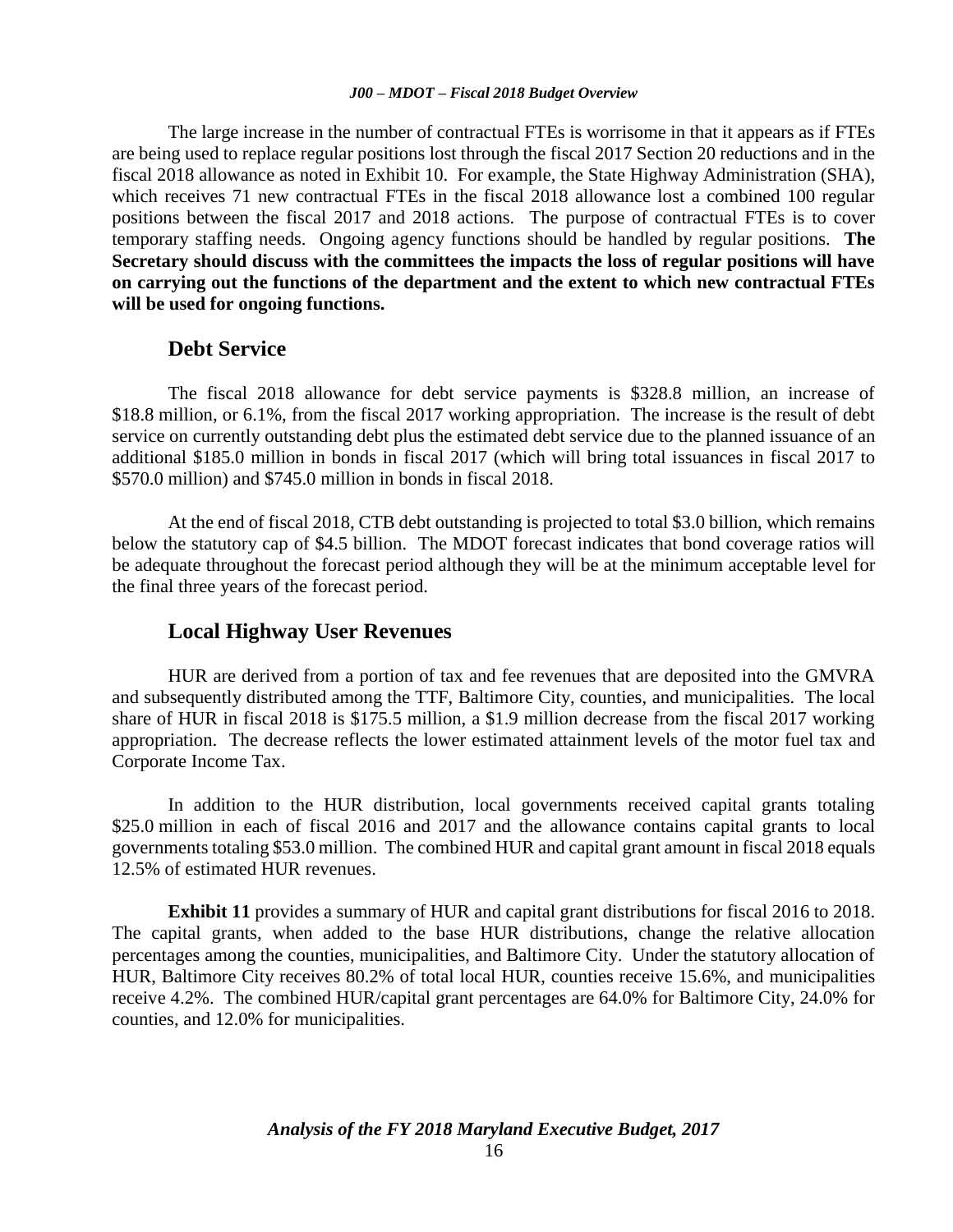### **Exhibit 11 Distribution of Highway User Revenues and Local Transportation Capital Grants Fiscal 2016-2018**

| <b>Percent Share</b> | <b>Actual</b><br><b>Fiscal 2016</b>                                                     | <b>Working</b><br><b>Fiscal 2017</b> | <b>Allowance</b><br><b>Fiscal 2018</b> |
|----------------------|-----------------------------------------------------------------------------------------|--------------------------------------|----------------------------------------|
|                      |                                                                                         |                                      |                                        |
| 90.4%                | \$1,669,612,496                                                                         | \$1,630,072,008                      | \$1,652,639,464                        |
| 9.6%                 | 177,303,982                                                                             | 173, 104, 992                        | 175,501,536                            |
| 100.0%               | \$1,846,916,478                                                                         | \$1,803,177,000                      | \$1,828,141,000                        |
|                      |                                                                                         |                                      |                                        |
| 7.7%                 | \$142,212,569                                                                           | \$138,844,629                        | \$140,766,857                          |
| 1.5%                 | 27,703,747                                                                              | 27,047,655                           | 27,422,115                             |
| 0.4%                 | 7,387,666                                                                               | 7,212,708                            | 7,312,564                              |
| $9.6\%$              | \$177,303,982                                                                           | \$173,104,992                        | \$175,501,536                          |
|                      |                                                                                         |                                      |                                        |
|                      | \$2,000,000                                                                             | \$2,000,000                          | \$5,484,423                            |
|                      | 4,000,000                                                                               | 4,000,000                            | 27,422,115                             |
|                      | 19,000,000                                                                              | 19,000,000                           | 20,109,551                             |
|                      | \$25,000,000                                                                            | \$25,000,000                         | \$53,016,089                           |
|                      | \$202,303,982                                                                           | \$198,104,992                        | \$228,517,625                          |
|                      | <b>Local Transportation Capital Grants</b><br><b>Total Local HUR and Capital Grants</b> |                                      |                                        |

MDOT: Maryland Department of Transportation HUR: Highway User Revenues

Source: Maryland State Budget Books, Fiscal 2018, Volume 1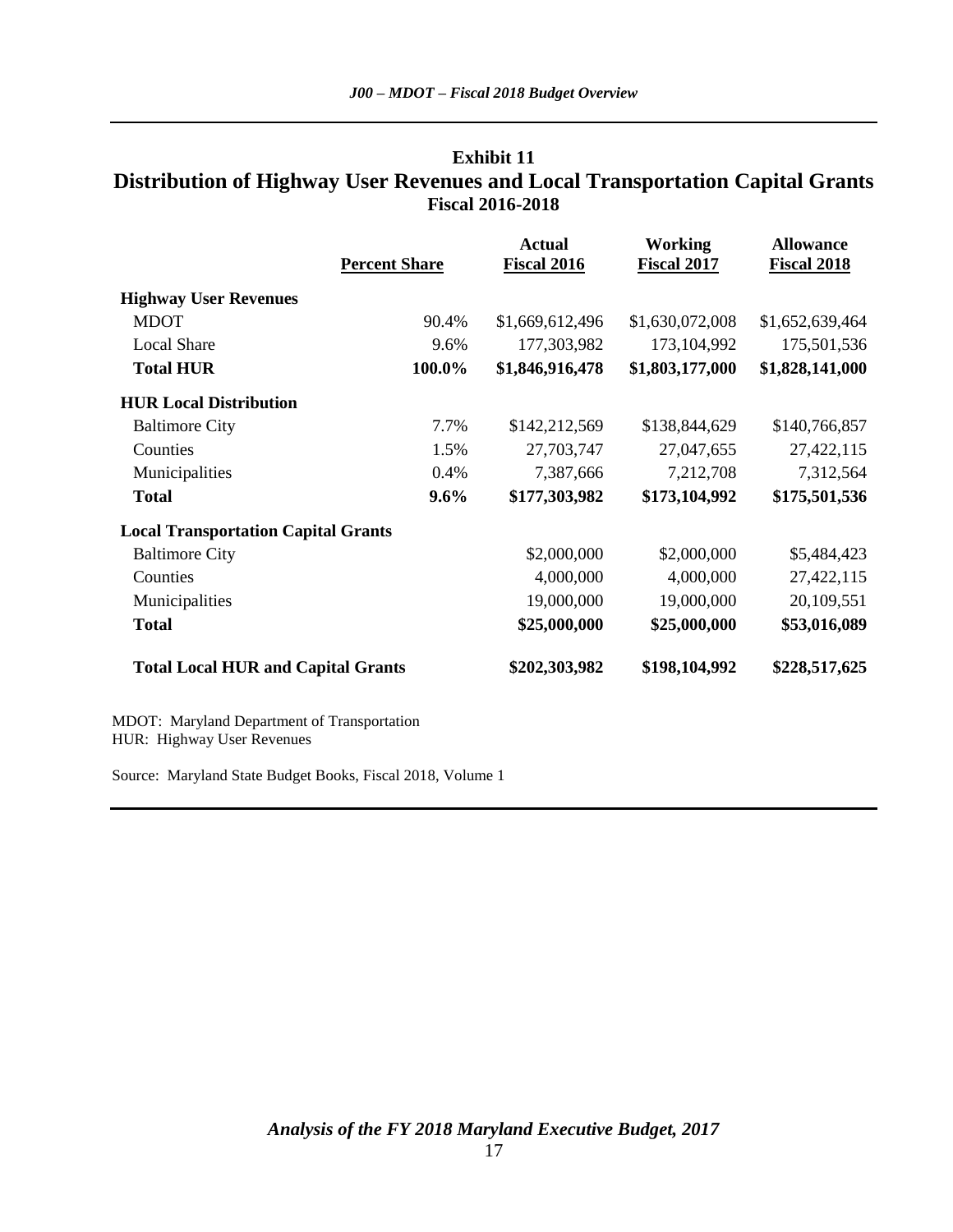# *PAYGO Capital Budget Analysis*

The *Consolidated Transportation Program* (CTP) is issued annually and is posted on the MDOT website. The CTP provides a description of major projects proposed by MDOT for development and evaluation or construction over the next six-year period.

### **Fiscal 2017 through 2022 CTP**

The fiscal 2017-2022 CTP totals \$14.8 billion for projects supported by State, federal, and other funds. This is a decrease of approximately \$902 million from the fiscal 2016-2022 CTP. **Exhibit 12** shows the funding level for each mode for the current six-year period. SHA accounts for over half the capital program at 53%. Transit, including WMATA, accounts for 36% of capital spending.



**Total Spending: \$14.8 Billion**

WMATA: Washington Metropolitan Area Transit Authority

Source: Maryland Department of Transportation, *2017-2022 Consolidated Transportation Program*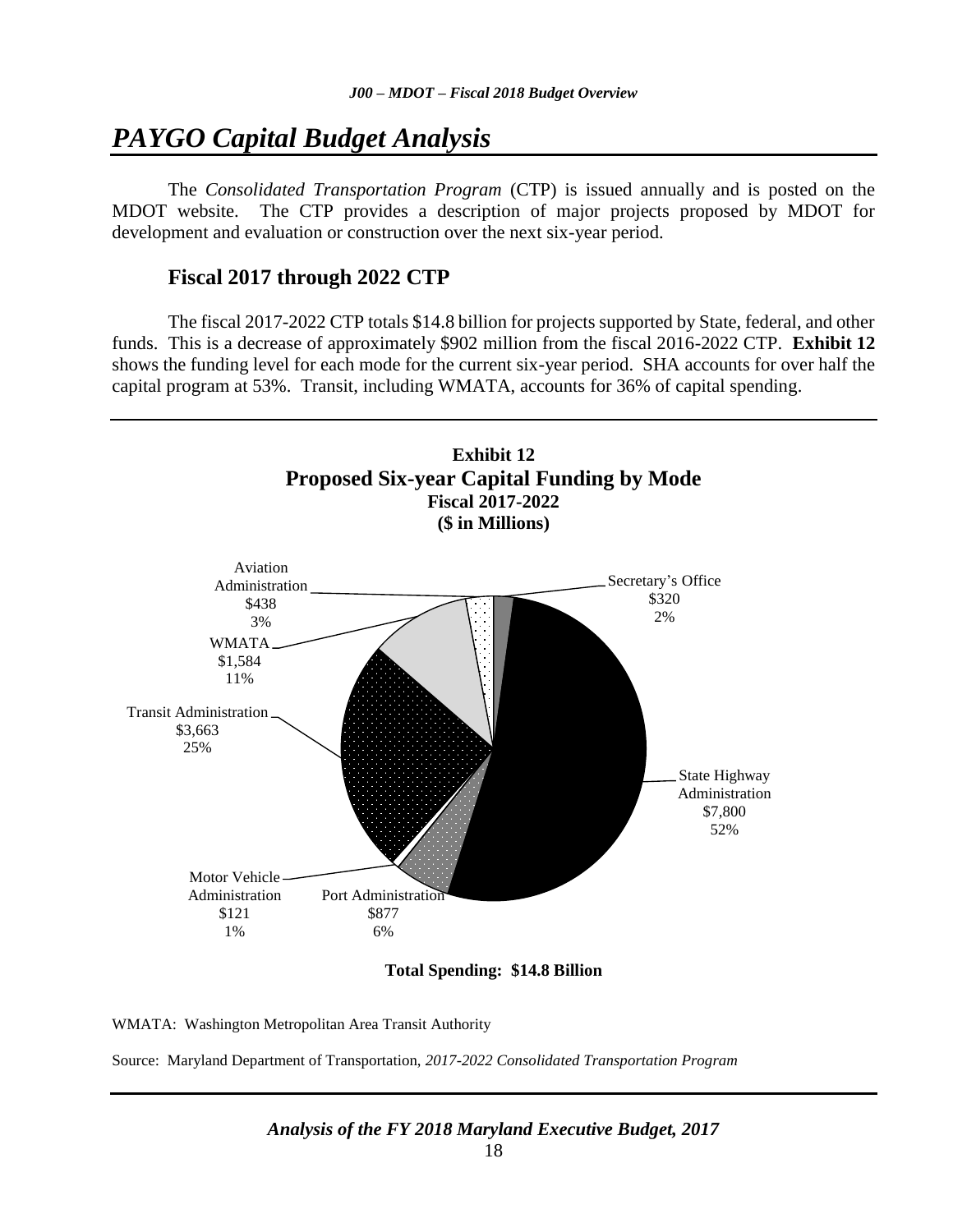**Exhibit 13** shows the level of special, federal, and other funds for each year of the capital program. Special funds, including bond funds, make up the largest share of the capital program at 54.6%. Federal funds comprise 38.3% of the six-year total.



Source: Maryland Department of Transportation, *2017-2022 Consolidated Transportation Program*

### **Fiscal 2018 Capital Budget**

**Exhibit 14** shows the MDOT fiscal 2018 capital budget by mode. Including other funds that do not flow through the MDOT budget, fiscal 2018 capital spending is projected at \$2.8 billion, a decrease of \$52.3 million (1.8%) from the planned capital spending for the current year. Special funds increase by \$49.0 million (3.1%), while federal and other funds decrease by \$81.8 million (7.4%) and \$19.5 million (9.6%) respectively.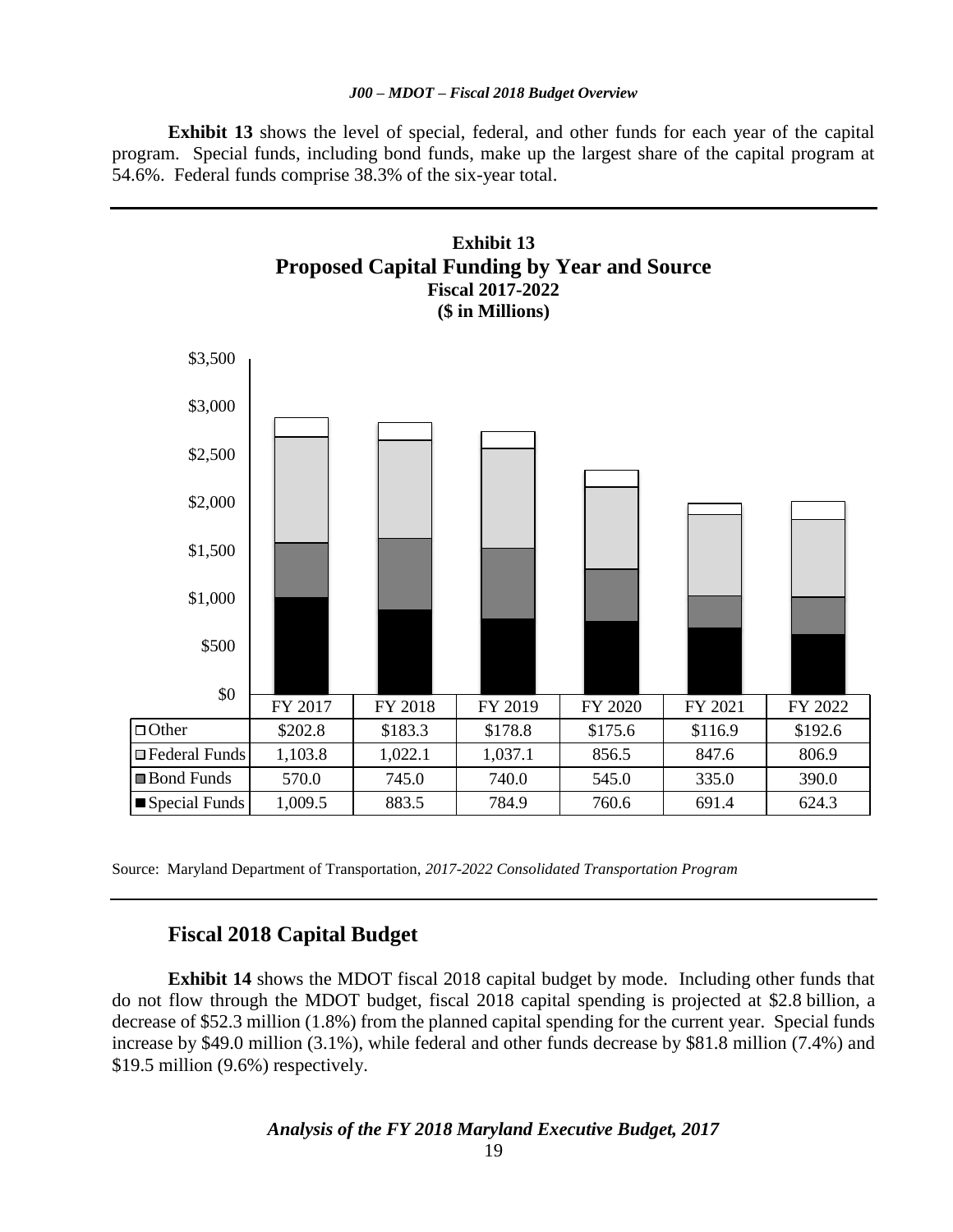



Source: Maryland Department of Transportation, *2017-2022 Consolidated Transportation Program*

### **Other Funds**

The fiscal 2017-2022 CTP includes \$183.5 million in other funds for fiscal 2018 as shown in **Exhibit 15**. This funding comprises passenger and customer facility charges for projects at the Baltimore/Washington Thurgood Marshall Airport, county participation, private funds, and federal funds received directly by WMATA.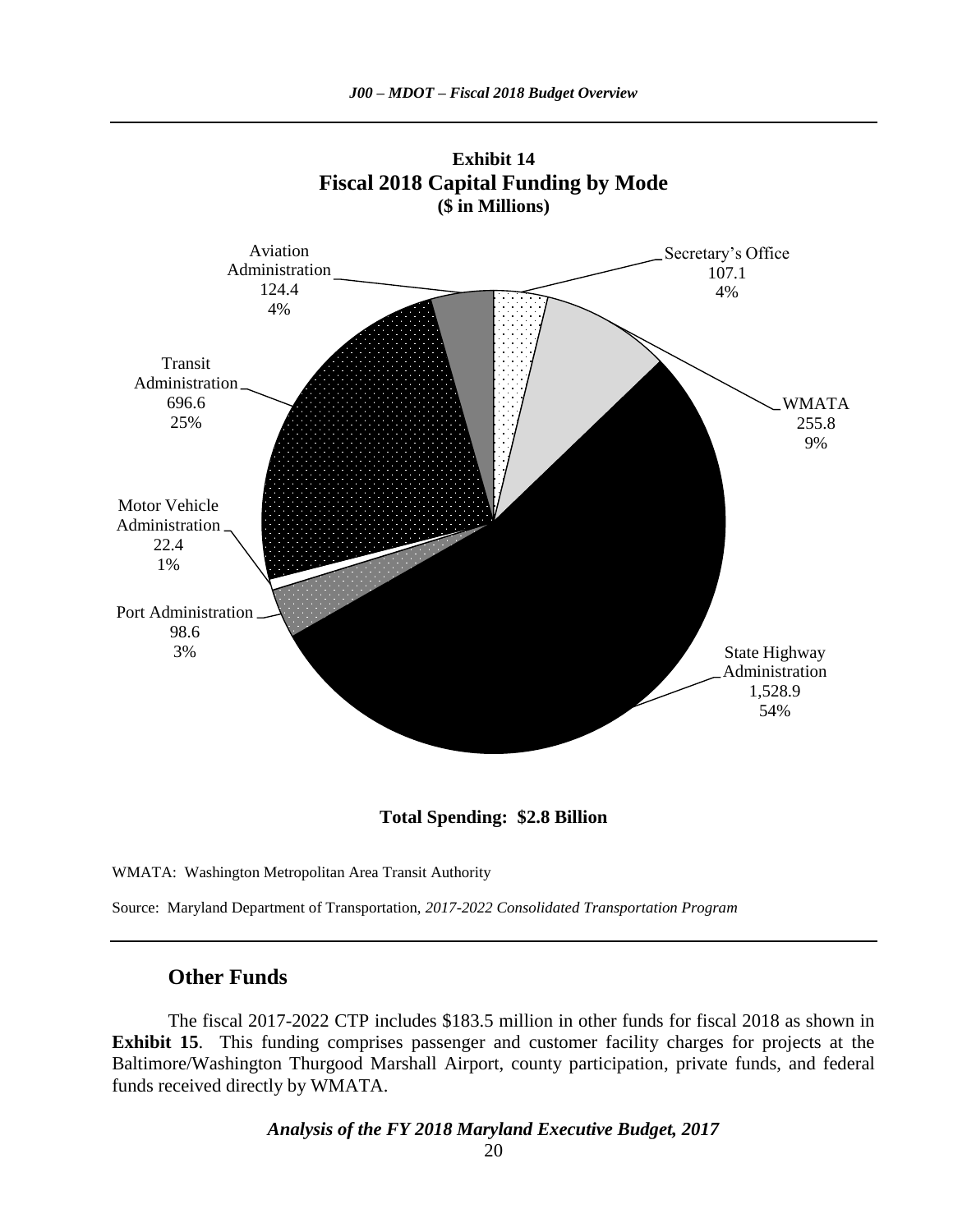### **Exhibit 15 Fiscal 2018 Other Funds (\$ in Thousands)**

| <b>Project</b>                                                 | <b>Other Source</b>                     | 2018 Funding |
|----------------------------------------------------------------|-----------------------------------------|--------------|
| Rental Car Shuttle Bus replacement                             | <b>Customer Facility Charges</b>        | \$16,000     |
| Snow removal equipment replacement                             | <b>Passenger Facility Charges</b>       | 600          |
| Permanent Noise Monitoring system replacement                  | Passenger Facility Charges              | 1,189        |
| <b>Subtotal - Maryland Aviation Administration Other Funds</b> |                                         | \$17,789     |
| Purple Line                                                    | Montgomery/Prince George's              | \$20,000     |
| Purple Line Capital Crescent Trail                             | Montgomery                              | 8,247        |
| Bethesda Metro (Purple Line)                                   | Montgomery                              | 16,915       |
| Associated Purple Line projects                                | Montgomery                              | 79           |
| <b>Montgomery County BRT</b>                                   | Montgomery                              | 9,000        |
| <b>MARC Camden Station improvements</b>                        | Local federal funding                   | 375          |
| North Avenue Rising                                            | Baltimore City/Local federal<br>funding | 1,500        |
| TMDL compliance                                                | Local federal funding                   | 2,185        |
| <b>MAGLEV</b>                                                  | Private company                         | 2,613        |
| LOTS Elderly and disabled nonprofit services                   | Local governments                       | 963          |
| LOTS Baltimore City Harbor Connector                           | <b>Baltimore Ferry</b>                  | 158          |
| LOTS Howard County hybrid vehicles                             | Howard                                  | 207          |
| <b>LOTS Transit Development Plan</b>                           | Local governments                       | 77           |
| Subtotal - Maryland Transit Administration Other Funds         |                                         | \$62,319     |
| <b>MAGLEV</b>                                                  | Private company                         | \$2,487      |
| <b>Canton Railroad Grant</b>                                   | <b>Canton Railroad Company</b>          | 987          |
| Subtotal – The Secretary's Office Other Funds                  |                                         | \$3,474      |
| <b>WMATA</b> Federal Funding                                   | <b>Federal Government</b>               | \$99,870     |
| <b>Subtotal - WMATA Other Funds</b>                            |                                         | \$99,870     |
| <b>Total - Other Funds</b>                                     |                                         | \$183,452    |

BRT: Bus Rapid Transit TMDL: Total Maximum Daily Load MARC: Maryland Area Regional Commuter

LOTS: locally operated transit systems WMATA: Washington Metropolitan Area Transit Authority

Source: Maryland Department of Transportation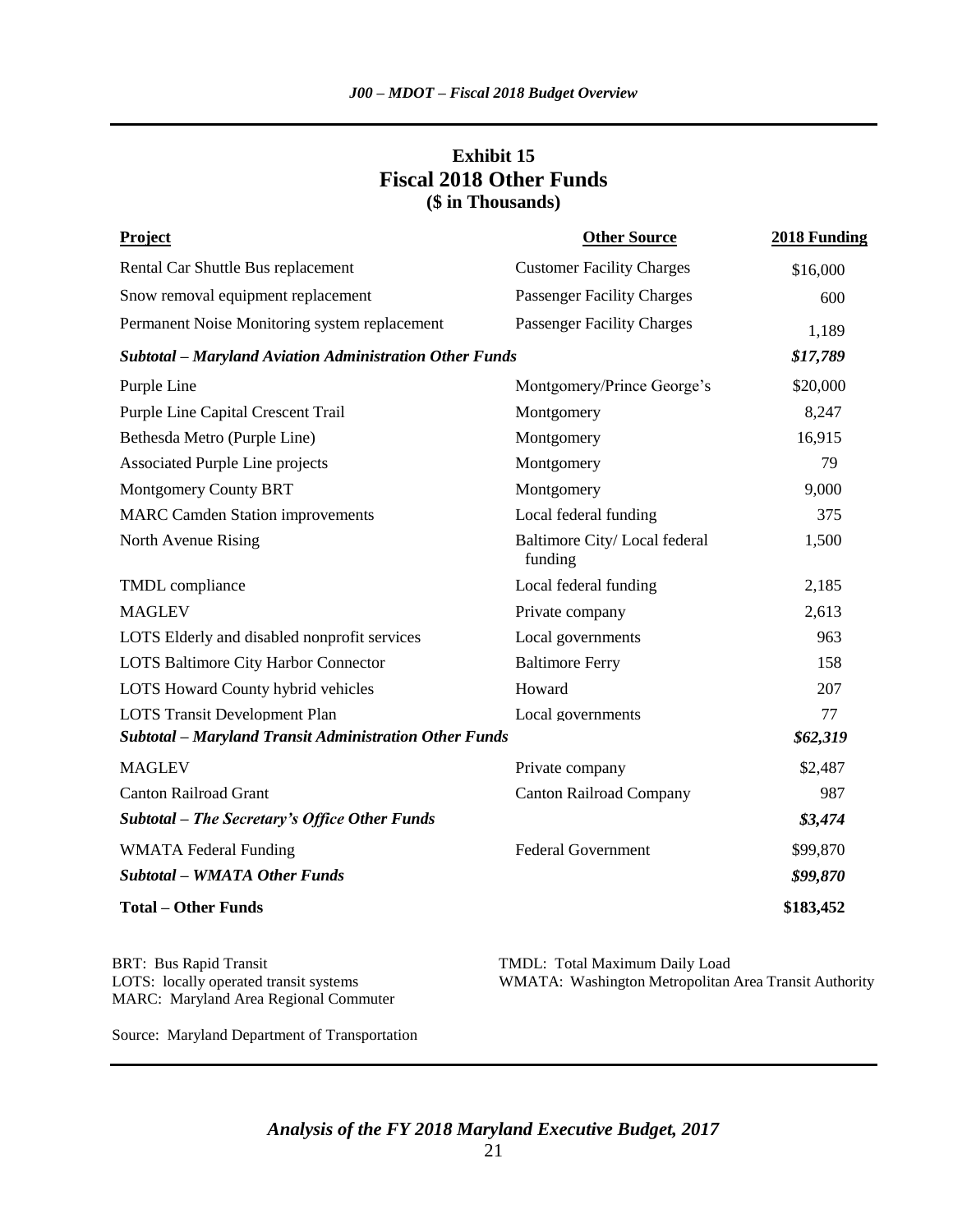# *Recommended Actions*

1. Add the following language:

Provided that it is the intent of the General Assembly that projects and funding levels appropriated for capital projects, as well as total estimated project costs within the Consolidated Transportation Program, shall be expended in accordance with the plan approved during the legislative session. The department shall prepare a report to notify the budget committees of the proposed changes in the event that the department modifies the program to:

- (1) add a new project to the construction program or development and evaluation program meeting the definition of a "major project" under Section 2-103.1 of the Transportation Article that was not previously contained within a plan reviewed in a prior year by the General Assembly and will result in the need to expend funds in the current budget year; or
- (2) change the scope of a project in the construction program or development and evaluation program meeting the definition of a "major project" under Section 2-103.1 of the Transportation Article that will result in an increase of more than 10% or \$1,000,000, whichever is greater, in the total project costs as reviewed by the General Assembly during a prior session.

For each change, the report shall identify the project title, justification for adding the new project or modifying the scope of the existing project, current year funding levels, and the total project cost as approved by the General Assembly during the prior session compared with the proposed current year funding and total project cost estimate resulting from the project addition or change in scope.

Further provided that notification of project additions, as outlined in paragraph (1) above; changes in the scope of a project, as outlined in paragraph (2) above; or moving projects from the development and evaluation program to the construction program, shall be made to the General Assembly 45 days prior to the expenditure of funds or the submission of any contract for approval to the Board of Public Works.

**Explanation:** This annual budget bill language requires the department to notify the budget committees of proposed changes to the transportation capital program that will add a new project that was not in the fiscal 2017-2022 Consolidated Transportation Program (CTP) or will increase a total project's cost by more than 10%, or \$1 million, due to a change in scope. Reports are to be submitted with the draft and final versions of the CTP, with each using the 2017 session CTP as the basis for comparison. In addition, notification is required as needed throughout the budget year, if certain changes to projects are made.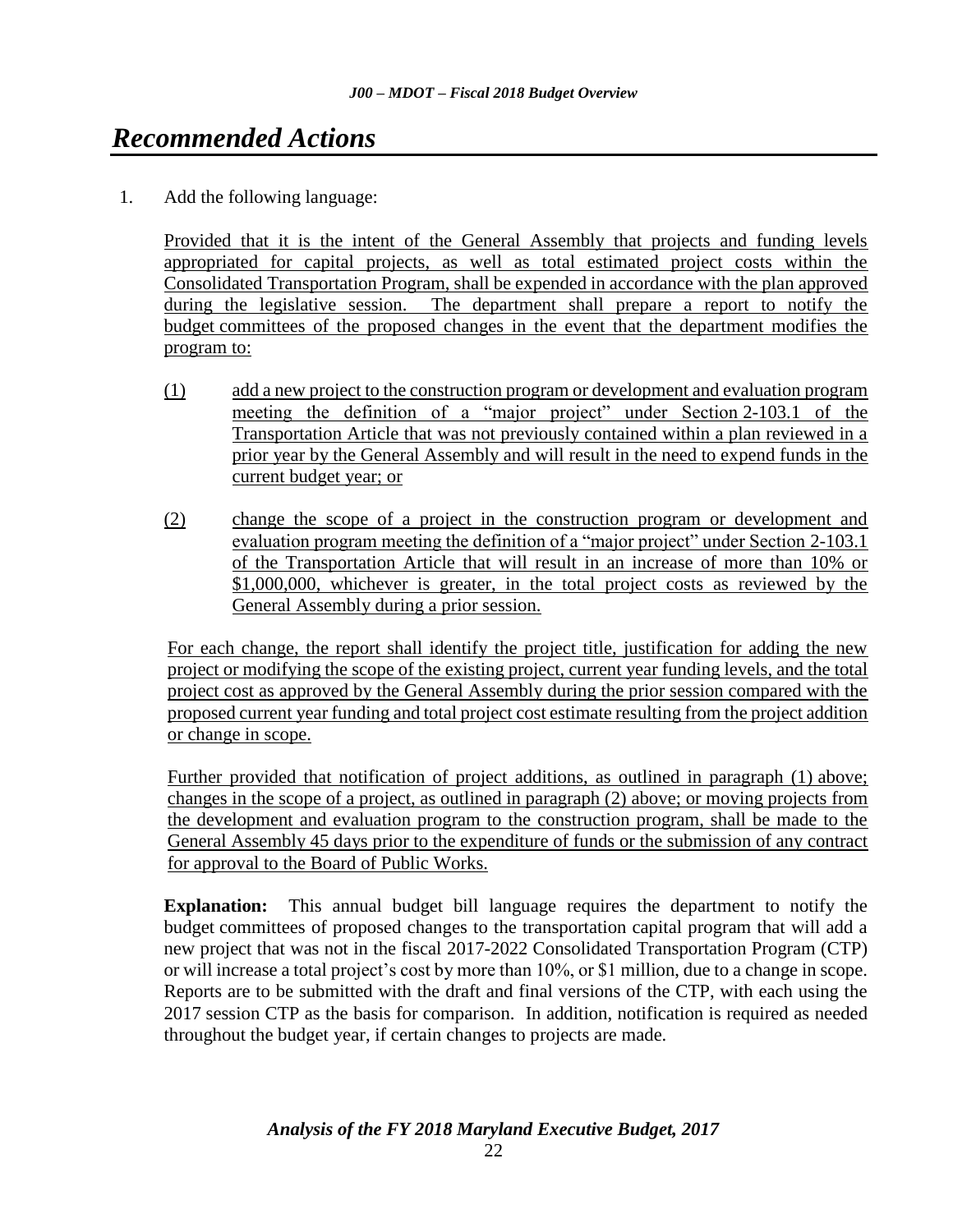| <b>Information Request</b>                                 | <b>Authors</b>                           | <b>Due Date</b>                                                                              |
|------------------------------------------------------------|------------------------------------------|----------------------------------------------------------------------------------------------|
| Capital budget changes from<br>one CTP version to the next | Maryland Department of<br>Transportation | With draft CTP<br>With final CTP                                                             |
| Capital budget changes<br>throughout the year              | Maryland Department of<br>Transportation | 45 days prior to the<br>expenditure of funds or<br>seeking Board of Public<br>Works approval |

2. Add the following language:

The Maryland Department of Transportation (MDOT) may not expend funds on any job or position of employment approved in this budget in excess of X,XXX.X positions and XXX.X contractual full-time equivalent (FTE) positions paid through special payments payroll (defined as the quotient of the sum of the hours worked by all such employees in the fiscal year divided by 2,080 hours) of the total authorized amount established in the budget for MDOT at any one time during fiscal 2018. The level of contractual FTE positions may be exceeded only if MDOT notifies the budget committees of the need and justification for additional contractual personnel due to:

- (1) business growth at the Helen Delich Bentley Port of Baltimore or Baltimore/Washington International Thurgood Marshall Airport, which demands additional personnel; or
- (2) emergency needs that must be met, such as transit security or highway maintenance.

The Secretary shall use the authority under Sections 2-101 and 2-102 of the Transportation Article to implement this provision. However, any authorized job or position to be filled above the regular position ceiling approved by the Board of Public Works shall count against the Rule of ??? imposed by the General Assembly. The establishment of new jobs or positions of employment not authorized in the fiscal 2018 budget shall be subject to Section 7-236 of the State Finance and Procurement Article and the Rule of ???.

**Explanation:** This annual budget bill language establishes a position ceiling for MDOT each year to limit growth in regular positions and contractual FTEs.

As needed

| <b>Information Request</b> | Author | <b>Due Date</b> |
|----------------------------|--------|-----------------|
|----------------------------|--------|-----------------|

Need for additional regular or MDOT contractual positions